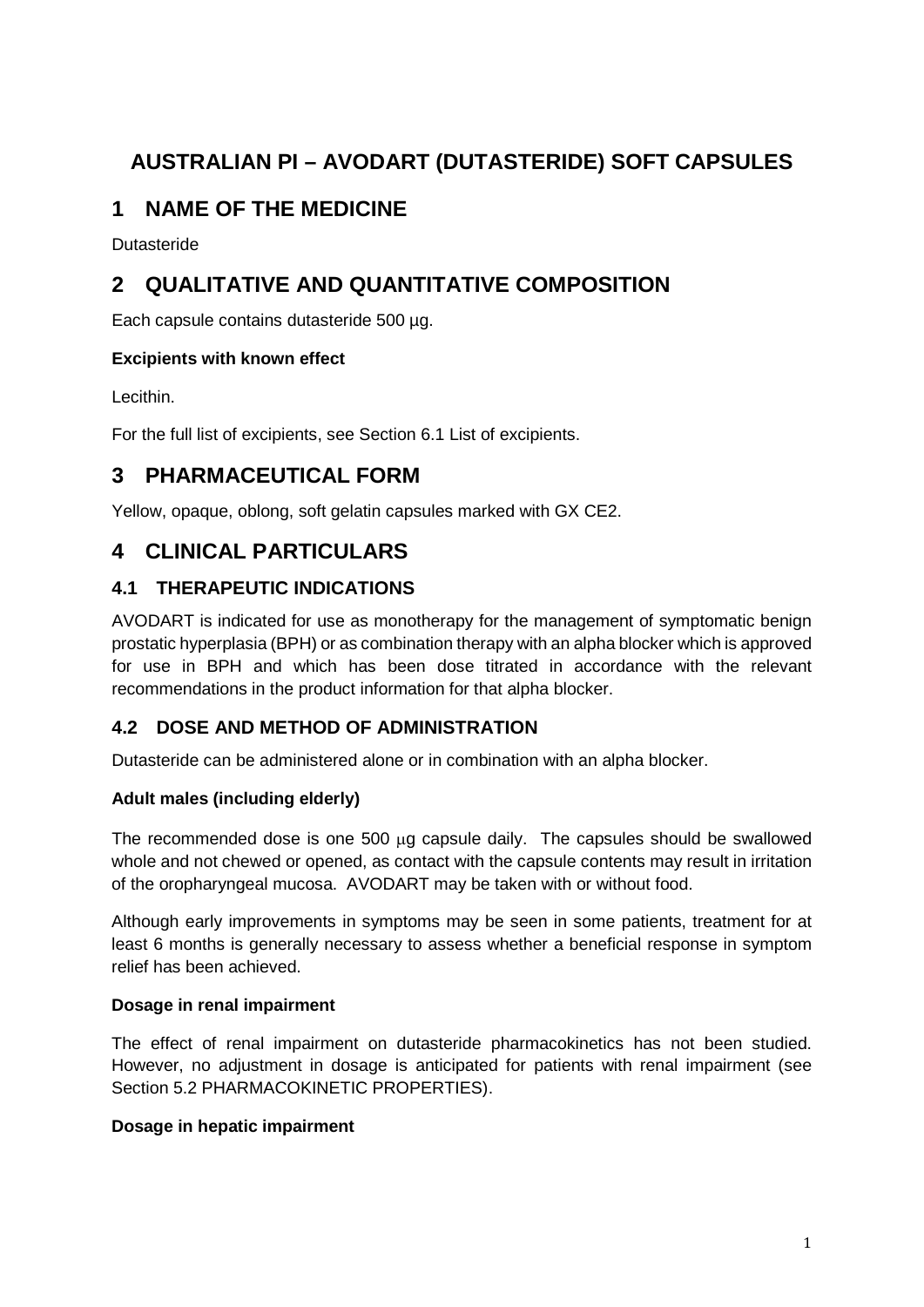The effect of hepatic impairment on dutasteride pharmacokinetics has not been studied (see Section 4.4 SPECIAL WARNINGS AND PRECAUTIONS FOR USE and Section 5.2 PHARMACOKINETIC PROPERTIES). The use of dutasteride in patients with severe hepatic impairment is contraindicated.

#### **Combination use with an alpha blocker**

Implementation of the combination therapy of AVODART and an alpha blocker requires consideration of the combined side-effect profiles. Cardiovascular function should be stabilised prior to initiating combination therapy or adding an alpha blocker to AVODART monotherapy. When initiating less selective alpha blockers such as doxazosin, terazosin and prazosin, careful and measured titration of the dose is required to minimise the risk of alpha blocker-related adverse events such as postural hypotension, dizziness, and syncope. Dose titration is normally not required for the selective alpha blockers such as tamsulosin and alfuzosin. Please see the recommendations in the product information of the relevant alpha blocker for full safety information.

## **4.3 CONTRAINDICATIONS**

AVODART is contraindicated in:

- patients with known hypersensitivity to dutasteride, other 5-alpha-reductase inhibitors, or any component of the preparation.
- women and children (see Section 4.4 SPECIAL WARNINGS AND PRECAUTIONS FOR USE – Paediatric use and Section 4.6 FERTILITY, PREGNANCY AND LACTATION).
- patients with severe hepatic impairment.

## **4.4 SPECIAL WARNINGS AND PRECAUTIONS FOR USE**

#### **Prostate cancer**

In a 4-year study of over 8,000 men aged 50 to 75, with a prior negative biopsy for prostate cancer and baseline PSA between 2.5 ng/mL and 10.0 ng/mL (the REDUCE study), 1,517 men were diagnosed with prostate cancer. There was a higher incidence of Gleason 8-10 prostate cancers in the dutasteride group (n=29, 0.9%) compared to the placebo group (n=19, 0.6%). There was no increased incidence in Gleason 5-6 or 7-10 prostate cancers. No causal relationship between dutasteride and high grade prostate cancer has been established. The clinical significance of the numerical imbalance is unknown. Men taking dutasteride should be regularly evaluated for prostate cancer risk including PSA testing (see Section 5.1 PHARMACODYNAMIC PROPERTIES – Clinical trials).

In an additional 2-year follow-up study of the original patients from the dutasteride study (REDUCE), a low rate of new prostate cancers were diagnosed (dutasteride [n=14, 1.2%] and placebo [n=7, 0.7%]), with no new identified cases of Gleason 8–10 prostate cancers except in one case from the former dutasteride treatment group where local pathology review reported a Gleason 8 case and central pathology review was not available. Dutasteride treatment was not provided during the follow-up study period but patients from either treatment arm were able to take 5-ARI therapy if prescribed.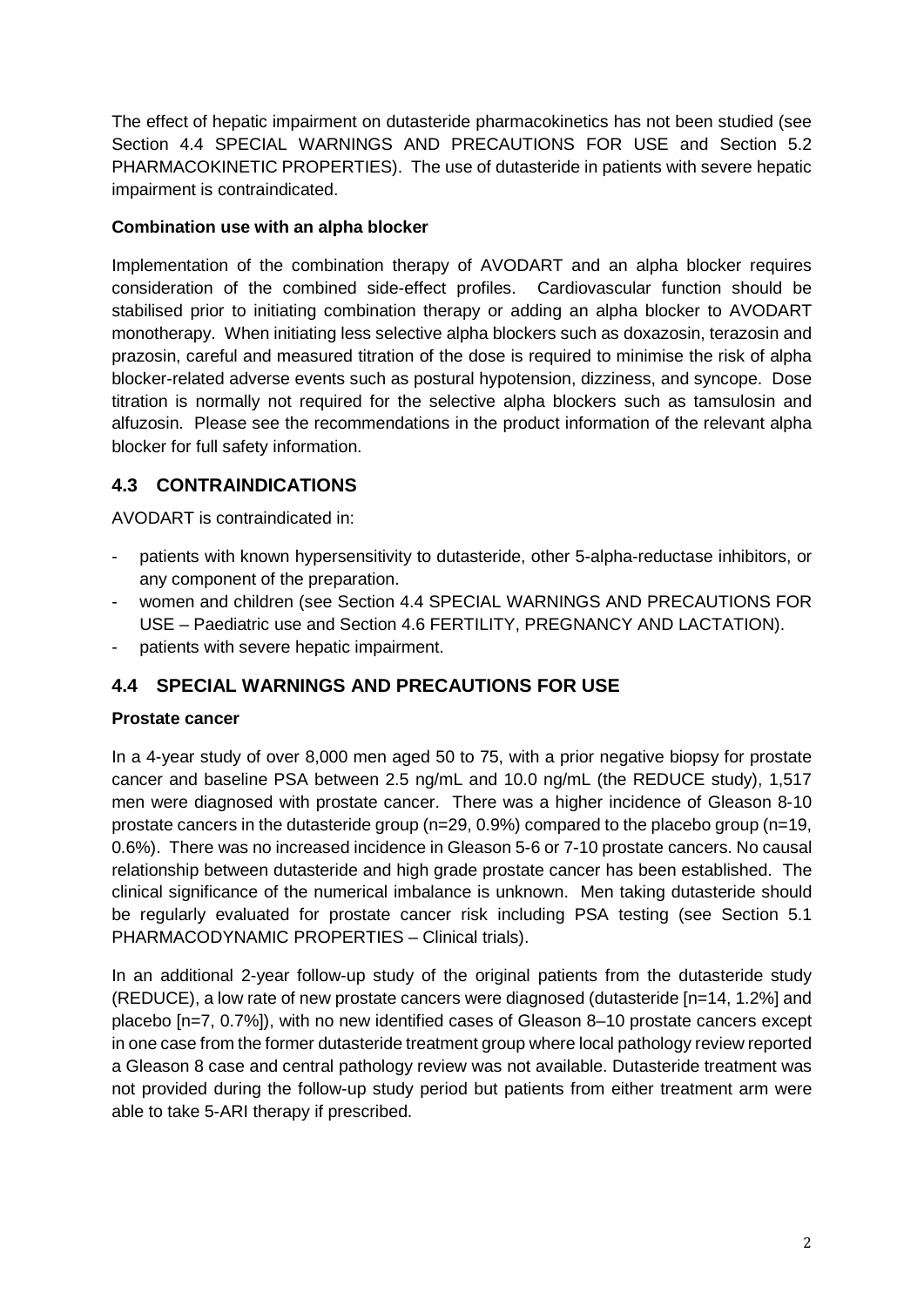#### **Effects on prostate specific antigen (PSA) and prostate cancer detection:**

Digital rectal examination, as well as other evaluations for prostate cancer, should be performed on patients with BPH prior to initiating therapy with dutasteride and periodically thereafter.

Serum prostate-specific antigen (PSA) concentration is an important component of the screening process to detect prostate cancer.

AVODART causes a decrease in mean serum PSA levels by approximately 50%, after 6 months of treatment.

Patients receiving AVODART should have a new PSA baseline established after 6 months of treatment with AVODART. It is recommended to monitor PSA values regularly thereafter. Any confirmed increase from lowest PSA level while on AVODART may signal the presence of prostate cancer (particularly high grade cancer) or non-compliance to therapy with AVODART and should be carefully evaluated, even if those values are still within the normal range for men not taking a 5ARI (see Section 5.1 PHARMACODYNAMIC PROPERTIES – Clinical trials). In the interpretation of a PSA value for a patient taking AVODART, previous PSA values should be sought for comparison.

Treatment with AVODART does not interfere with the use of PSA as a tool to assist in the diagnosis of prostate cancer after a new baseline has been established.

Total serum PSA levels return to baseline within 6 months of discontinuing treatment.

The ratio of free to total PSA remains constant even under the influence of AVODART. If clinicians elect to use percent free PSA as an aid in the detection of prostate cancer in men undergoing dutasteride therapy, no adjustment to its value is necessary.

#### **Cardiovascular adverse events**

Implementation of the combination therapy of AVODART and an alpha blocker requires consideration of the combined side-effect profiles. Cardiovascular function should be stabilised prior to initiating combination therapy or adding an alpha blocker to AVODART monotherapy. When initiating less selective alpha blockers such as doxazosin, terazosin and prazosin, careful and measured titration of the dose is required to minimise the risk of alpha blocker-related adverse events such as postural hypotension, dizziness, and syncope. Dose titration is normally not required for the selective alpha blockers such as tamsulosin and alfuzosin. Please see the recommendations in the product information of the relevant alpha blocker for full safety information.

In two 4 year clinical studies, the incidence of cardiac failure (a composite term of reported events, primarily cardiac failure and congestive cardiac failure) was higher among subjects taking the combination of dutasteride and an alpha blocker, (primarily tamsulosin, alfuzosin, doxazosin and terazosin) than it was among subjects not taking the combination. In these two trials, the incidence of cardiac failure was ≤1%. The reason for the imbalance of cardiac failure in the two trials is not known. No imbalance was observed in the incidence of cardiovascular adverse events overall in either trial. No causal relationship between dutasteride (alone or in combination with an alpha blocker) and cardiac failure has been established (see Section 5.1 PHARMACODYNAMIC PROPERTIES – Clinical trials).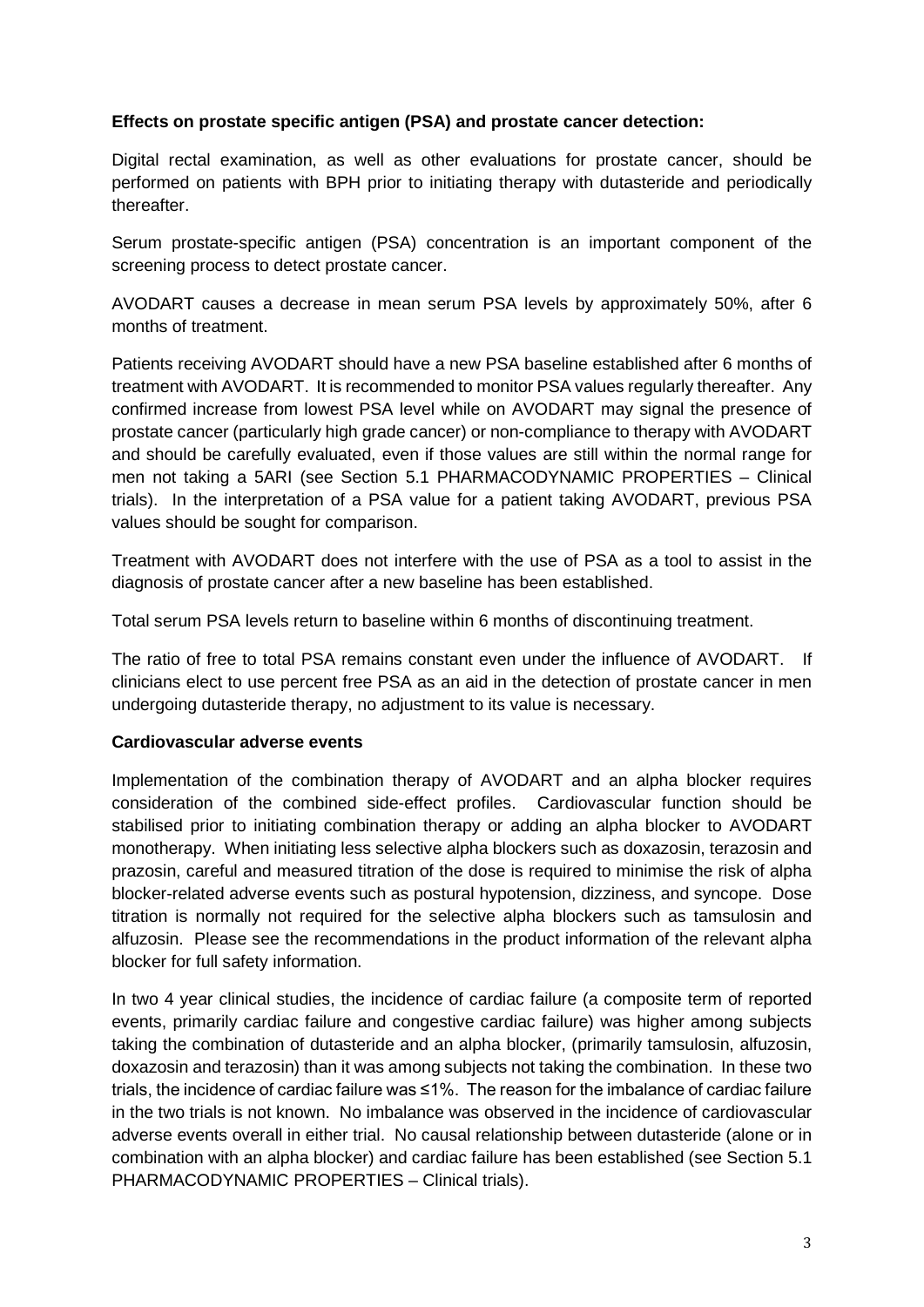In a meta-analysis of 12-randomised, placebo- or comparator-controlled clinical studies (n=18,802) that evaluated the risks of developing cardiovascular adverse events from the use of dutasteride (by comparison with controls), no consistent statistically significant increase in the risk of heart failure (RR 1.05; 95% CI 0.71, 1.57), acute myocardial infarction (RR 1.00; 95% CI 0.77, 1.30) or stroke (RR 1.20; 95% CI 0.88, 1.64) were found. The relationship between dutasteride use and the cardiovascular adverse events heart failure, acute myocardial infarction and stroke is unclear.

#### **Breast cancer**

There have been reports of male breast cancer reported in men taking dutasteride in clinical trials and during the post-marketing period. However, epidemiological studies showed no statistically significant increase in the risk of developing male breast cancer with the use of 5- ARIs (see Section 5.1 PHARMACODYNAMIC PROPERTIES – Clinical trials). Prescribers should instruct their patients to promptly report any changes in their breast tissue such as lumps or nipple discharge. It is not clear if there is a causal relationship between the occurrence of male breast cancer and long term use of dutasteride.

#### **Leaking capsules**

Dutasteride is absorbed through the skin, therefore, women and children must avoid contact with leaking capsules. If contact is made with leaking capsules the contact area should be washed immediately with soap and water (see Section 4.6 FERTILITY, PREGNANCY AND LACTATION – Use in pregnancy and Use in lactation).

#### **Blood donation**

Men being treated with AVODART should not donate blood until at least 6 months have passed following their last dose. The purpose of this deferred period is to prevent administration of dutasteride to a pregnant female transfusion recipient.

#### **Use in hepatic impairment**

The effect of hepatic impairment on dutasteride pharmacokinetics has not been studied. Dutasteride is extensively metabolised and has a half-life of 3 to 5 weeks, therefore caution should be used in the administration of dutasteride to patients with liver disease (see Section 4.2 DOSE AND METHOD OF ADMINISTRATION and Section 5.2 PHARMACOKINETIC PROPERTIES).

#### **Use in the elderly**

See Section 4.4 SPECIAL WARNINGS AND PRECAUTIONS FOR USE

#### **Paediatric use**

The use of dutasteride is contraindicated in children. Dutasteride has not been studied in children.

#### **Effects on laboratory tests**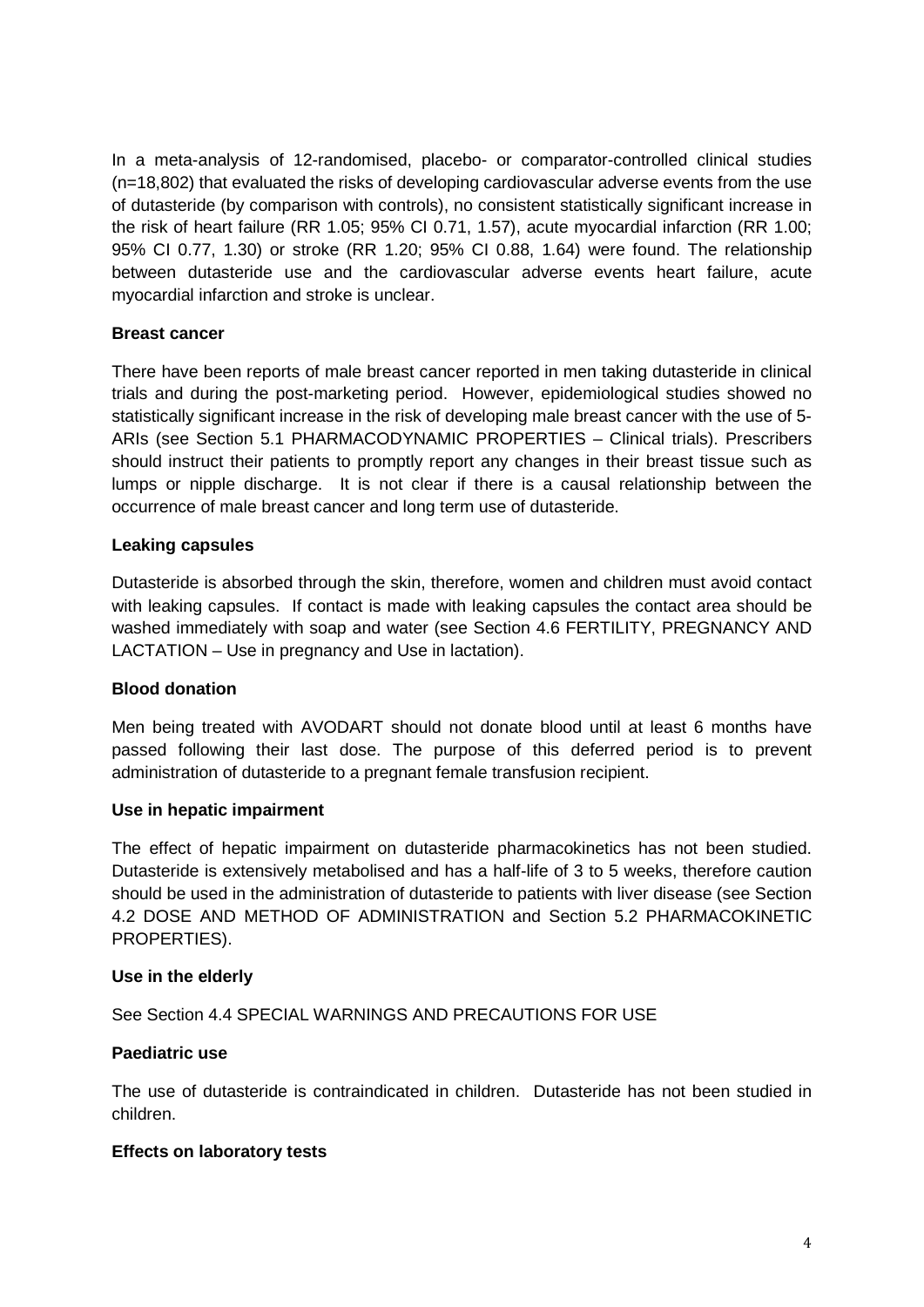No data available

## **4.5 INTERACTIONS WITH OTHER MEDICINES AND OTHER FORMS OF INTERACTIONS**

No drug interactions of clinical significance have been identified.

*In vitro* drug metabolism studies show that dutasteride is metabolised by human cytochrome P450 isoenzyme CYP3A4. Therefore blood concentrations of dutasteride may increase in the presence of inhibitors of CYP3A4.

Phase II data showed a decrease in clearance of dutasteride when co-administered with the CYP3A4 inhibitors verapamil (37%) and diltiazem (44%). In contrast no decrease in clearance was seen when amlodipine, another calcium channel antagonist, was co-administered with dutasteride.

A decrease in clearance and subsequent increase in exposure to dutasteride, in the presence of CYP3A4 inhibitors, is unlikely to be clinically significant due to the wide margin of safety (up to 10 times the recommended dose has been given to patients for up to six months), therefore no dose adjustment is necessary.

*In vitro*, dutasteride is not metabolised by human cytochrome P450 isoenzymes CYP1A2, CYP2A6, CYP2E1, CYP2C8, CYP2C9, CYP2C19, CYP2B6 and CYP2D6.

Dutasteride neither inhibits the *in vitro* metabolism of model substrates for the major human cytochrome P450 isoenzymes (CYP1A2, CYP2C9, CYP2C19, CYP2D6 and CYP3A4), nor induces cytochrome P450 isoenzymes CYP1A, CYP2B, and CYP3A in rats and dogs *in vivo*.

*In vitro* studies demonstrate that dutasteride does not displace warfarin, acenocoumorol, phenprocoumon, diazepam, or phenytoin from plasma protein nor do these model compounds displace dutasteride. Compounds that have been tested for drug interactions in man include tamsulosin, terazosin, warfarin, digoxin, and cholestyramine, and no clinically significant pharmacokinetic or pharmacodynamic interactions have been observed.

Although specific interaction studies were not performed with other compounds, approximately 90% of the subjects in large Phase III studies receiving dutasteride were taking other medications concomitantly. No clinically significant adverse interactions were observed in clinical trials when dutasteride was co-administered with anti-hyperlipidemics, angiotensin-converting enzyme (ACE) inhibitors, beta-adrenergic blocking agents, calcium channel blockers, corticosteroids, diuretics, nonsteroidal anti-inflammatory drugs (NSAIDs), phosphodiesterase Type V inhibitors, and quinolone antibiotics.

## **4.6 FERTILITY, PREGNANCY AND LACTATION**

#### **Effects on fertility**

The effects of dutasteride 500 ug/day on semen characteristics were evaluated in normal volunteers aged 18 to 52 (n=27 dutasteride, n=23 placebo) throughout 52 weeks of treatment and 24 weeks of post treatment follow-up. At 52 weeks, the mean percent reduction from baseline in total sperm count, semen volume, and sperm motility were 23%, 26%, and 18%,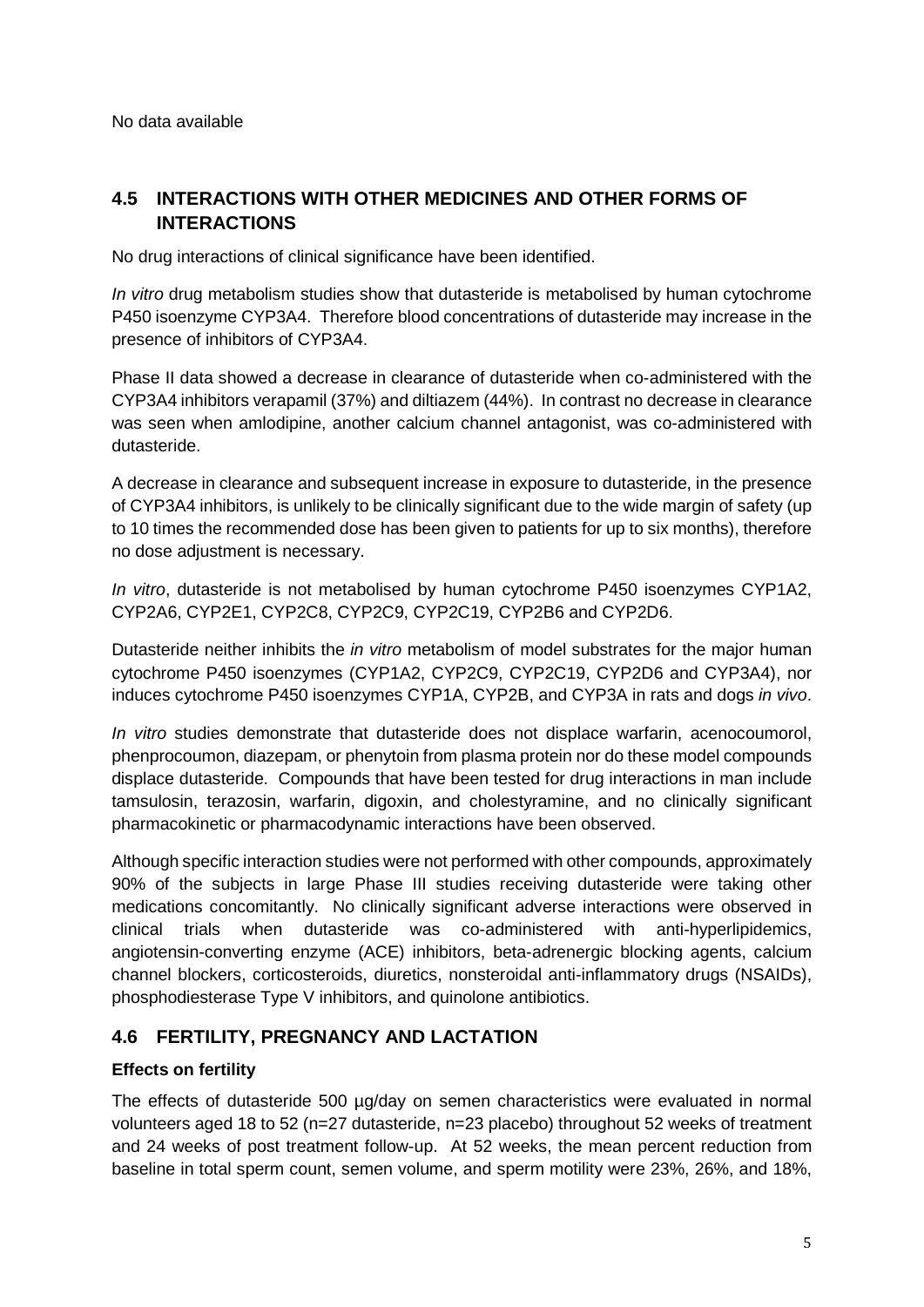respectively, in the dutasteride group when adjusted for changes from baseline in the placebo group. Sperm concentration and sperm morphology were unaffected. After 24 weeks of followup, the mean percent change in total sperm count in the dutasteride group remained 23% lower than baseline. While mean values for all semen parameters at all time points remained within the normal ranges and did not meet predefined criteria for a clinically significant change (30%), two subjects in the dutasteride group had decreases in sperm count of greater than 90% from baseline at 52 weeks, with partial recovery at the 24 week follow-up. The clinical significance of dutasteride's effect on semen characteristics for an individual patient's fertility is not known.

Treatment of sexually mature male rats with dutasteride at doses up to 500 mg/kg/day (110 fold the expected clinical exposure of parent drug) for up to 31 weeks resulted in dose- and time-dependent decreases in fertility, reduced cauda epididymal (absolute) sperm counts (at 50 and 500 mg/kg/day), reduced weights of the epididymis, prostate and seminal vesicles, and microscopic changes in the male reproductive organs. The fertility effects were reversed by recovery week 6 at all doses and sperm counts were normal at the end of a 14-week recovery period. The  $5\alpha$ -reductase-related changes consisted of cytoplasmic vacuolation of tubular epithelium in the epididymides and decreased cytoplasmic content of epithelium, consistent with decreased secretory activity in the prostate and seminal vesicles. The microscopic changes were no longer present at recovery week 14 in the low dose group and were partly recovered in the remaining treatment groups. Low levels of dutasteride were detected in the serum of untreated female rats mated to males dosed at 10 mg/kg/day and above for 29 weeks.

In rats and dogs, repeated oral administration of dutasteride resulted in some animals showing signs of non-specific, reversible, centrally mediated toxicity, without associated changes at exposures 207 and 314 fold the expected clinical exposure of the dutasteride, respectively.

#### **Use in pregnancy**

#### **(Pregnancy Category X)**

AVODART is contraindicated for use in women. AVODART has not been studied in women because pre clinical data suggests that the suppression of circulating levels of dihydrotestosterone may inhibit the development of the external genital organs in a male fetus carried by a woman exposed to dutasteride.

In an intravenous embryo-fetal development study in the rhesus monkey, administration of dutasteride at doses up to 2010 ng/day on gestation days 20 to 100 did not adversely affect development of male external genitalia. Reduction of fetal adrenal weights, reduction of fetal prostate weights, and increases in fetal ovarian and testes weights were observed in monkeys treated with the highest doses. Based on the highest measured semen concentration of dutasteride in treated men (14 ng/mL), these doses are approximately 16 times (based on blood levels of parent drug; 186-fold based on daily dose in ng/kg of body weight) the potential maximum exposure of a human female to 5 mL semen daily from a dutasteride treated man, assuming 100% absorption. Dutasteride is highly bound to proteins in human semen (>96%), potentially reducing the amount of dutasteride available for vaginal absorption.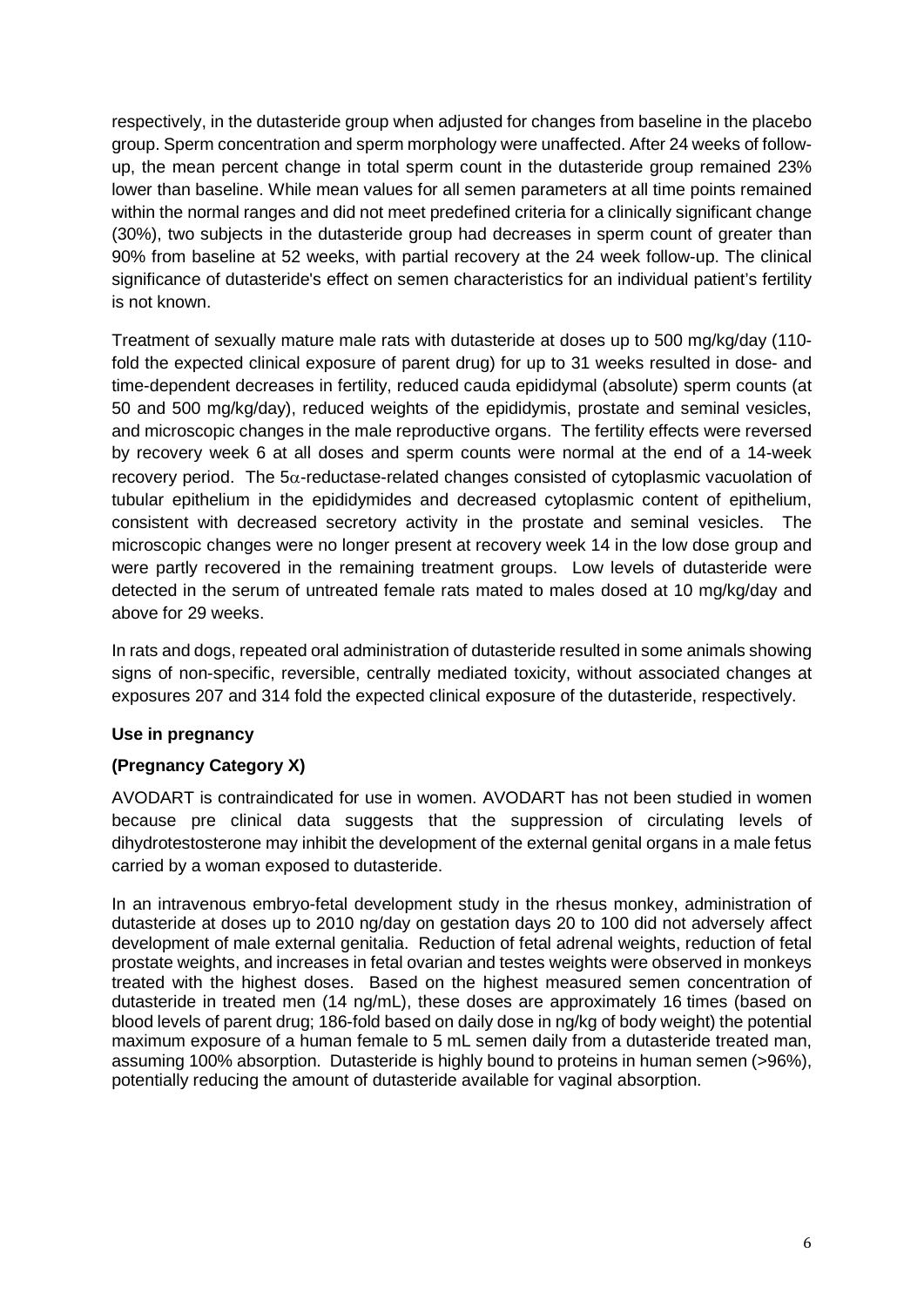In an embryo-fetal development study In female rats, oral administration of dutasteride at doses up to 30 mg/kg/day resulted in feminisation of male fetuses (decreased anogenital distance) and male offspring (nipple development, hypospadias, and distended preputial glands) at all doses (0.09- to 143-fold) the expected male clinical exposure). An increase in stillborn pups was observed at 30 mg/kg/day, and reduced fetal body weight was observed at doses ≥2.5 mg/kg/day (18- to 143-fold) the expected clinical exposure). Increased incidences of skeletal variations considered to be delays in ossification associated with reduced body weight were observed at doses of 12.5 and 30 mg/kg/day (70- to 143-fold the expected clinical exposure).

In an oral pre- and post-natal development study in rats, dutasteride doses up to 30 mg/kg/day were administered. Feminisation of the genitalia (i.e. decreased anogenital distance, increased incidence of hypospadias, nipple development) of F1 generation male offspring occurred at doses ≥2.5 mg/kg/day (15- to 109-fold the expected clinical exposure in men). At a daily dose of 0.05 mg/kg/day (0.06-fold the expected clinical exposure), evidence of feminisation was limited to a small, but statistically significant, decrease in anogenital distance. Doses of 2.5 to 30 mg/kg/day resulted in prolonged gestation in the parental females and a decrease in time to vaginal patency for female offspring and decreased prostate and seminal vesicle weights in male offspring. Effects on newborn startle response were noted at doses greater than or equal to 12.5 mg/kg/day. Increased stillbirths were noted at 30 mg/kg/day. Feminisation of male fetuses is an expected physiological consequence of inhibition of the conversion of testosterone to DHT by  $5\alpha$ -reductase deficiency.

In the rabbit, embryo-fetal study doses up to 200 mg/kg/day (31- to 95-fold the expected clinical exposure in men) were administered orally on days 7 to 29 of pregnancy to encompass the late period of external genitalia development. Histological evaluation of the genital papilla of fetuses revealed evidence of feminisation of the male fetus at all doses. It is not known whether rabbits or rhesus monkeys produce any of the major human metabolites.

#### Warnings:

Exposure of Women-Risk to Male Fetus: Dutasteride is absorbed through the skin. Therefore, women who are pregnant or may be pregnant should not handle AVODART Soft Gelatin Capsules because of the possibility of absorption of dutasteride and the potential risk of a fetal anomaly to a male fetus (see Section 4.3 CONTRAINDICATIONS).

As with other 5α-reductase inhibitors, dutasteride inhibits the conversion of testosterone to dihydrotestosterone and may, if administered to a woman carrying a male fetus, inhibit the development of the external genitalia of the fetus. Small amounts of dutasteride have been recovered from the semen in subjects receiving AVODART 500 µg day. Based on studies in animals, it is unlikely that a male fetus will be adversely affected if his mother is exposed to the semen of a patient being treated with AVODART (the risk of which is greatest during the first 16 weeks of pregnancy). However, as with all 5α-reductase inhibitors, when the patient's partner is or may potentially be pregnant it is recommended that the patient avoids exposure of his partner to semen by use of a condom.

#### **Use in lactation**

AVODART is contraindicated for use in women. It is not known if dutasteride is excreted in animal or human milk.

## **4.7 EFFECTS ON ABILITY TO DRIVE AND USE MACHINES**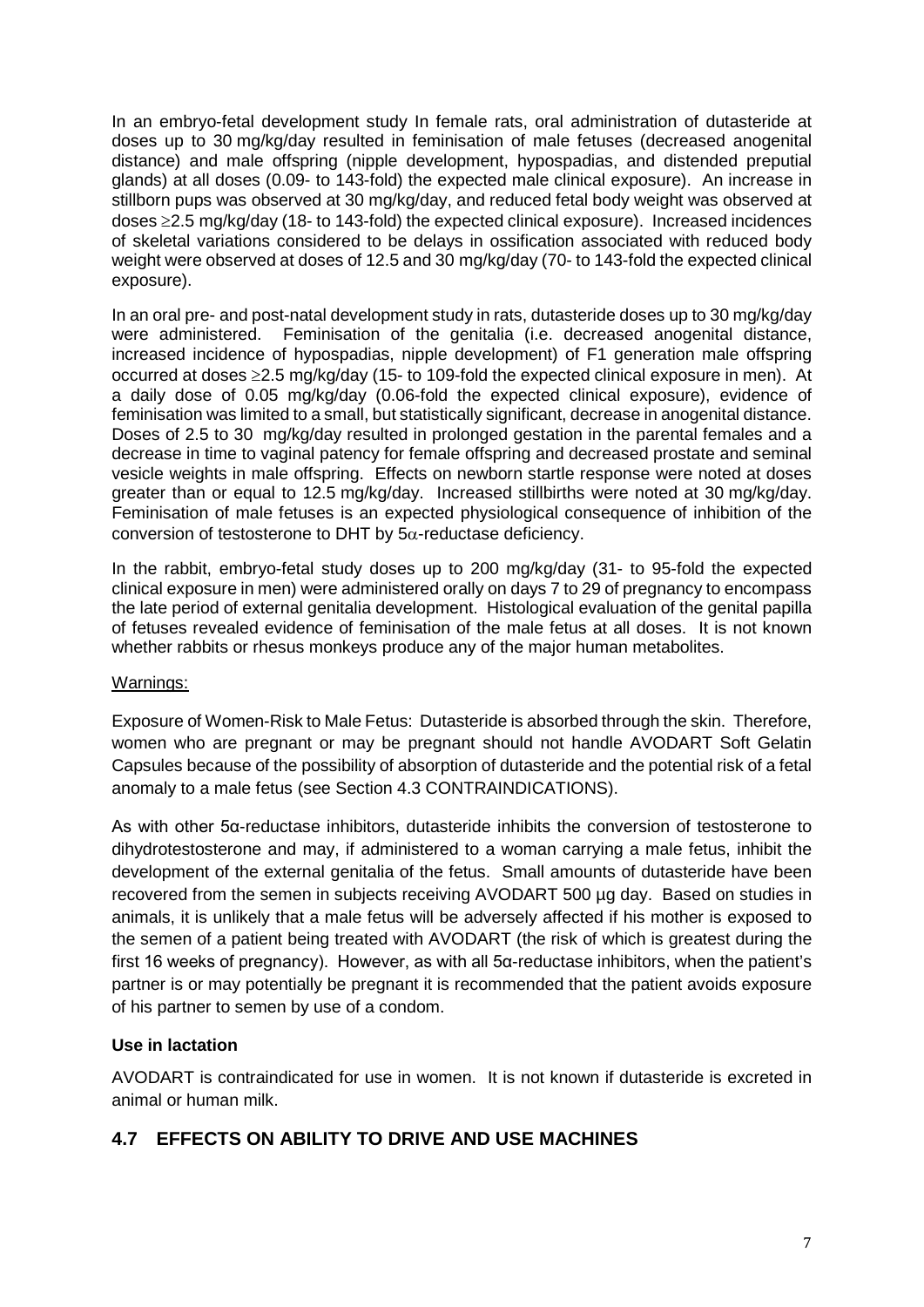Based on the pharmacokinetic and pharmacodynamic properties of dutasteride, treatment with dutasteride would not be expected to interfere with the ability to drive or operate machinery.

## **4.8 ADVERSE EFFECTS (UNDESIRABLE EFFECTS)**

#### Dutasteride Monotherapy for BPH

AVODART is well tolerated in men with BPH.

The nature and frequency of adverse reactions reported in the pivotal efficacy studies (ARIA3001, ARIA3002 and ARIB3003) were generally similar in patients treated with dutasteride or with placebo. Investigator-judged drug-related adverse events (with incidence more than or equal to 1%) reported more commonly in these studies on dutasteride treatment compared to placebo are presented in Table 1. A higher incidence of reproductive adverse reactions was reported in the dutasteride group, which was an expected class effect of  $5\alpha$ reductase inhibitors. Overall, fewer adverse reactions were reported during the second year of treatment compared with the first year.

**Table 1: Adverse reactions considered by the investigator to be attributable to study medication, occurring in** ≥ **1% of patients and more frequently in the dutasteride than the placebo group in the three placebo-controlled studies (ARIA3001, ARIA3002 and ARIB3003) conducted over 2 years.**

| <b>Adverse event</b>                |                                  | Year 1       | Year 2         |                |  |
|-------------------------------------|----------------------------------|--------------|----------------|----------------|--|
|                                     | <b>AVODART</b><br><b>Placebo</b> |              | <b>Placebo</b> | <b>AVODART</b> |  |
|                                     | $(n = 2158)$                     | $(n = 2167)$ | $(n = 1736)$   | $(n = 1744)$   |  |
| Impotence*                          | 3%                               | 6%           | $1\%$          | 2%             |  |
| Altered (decreased) libido*         | 2%                               | 4%           | $1\%$          | $< 1\%$        |  |
| <b>Ejaculation disorders*</b>       | $<$ 1%                           | 2%           | $< 1\%$        | $< 1\%$        |  |
| <b>Breast Disorders<sup>+</sup></b> | $< 1\%$                          | 1%           | $< 1\%$        | 1%             |  |

\* These sexual adverse events are associated with dutasteride treatment (including monotherapy and combination with tamsulosin). These adverse events may persist after treatment discontinuation. The role of dutasteride in this persistence is unknown.

**<sup>+</sup>** includes breast tenderness and breast enlargement

#### Dutasteride and Tamsulosin Combination Therapy for BPH

The following investigator-judged drug-related adverse events (with a cumulative incidence of greater than or equal to 1%) have been reported in the CombAT (Combination of AVODART and Tamsulosin) Study, a comparison of dutasteride 500 μg and tamsulosin 400 μg once daily for four years in combination or as monotherapy.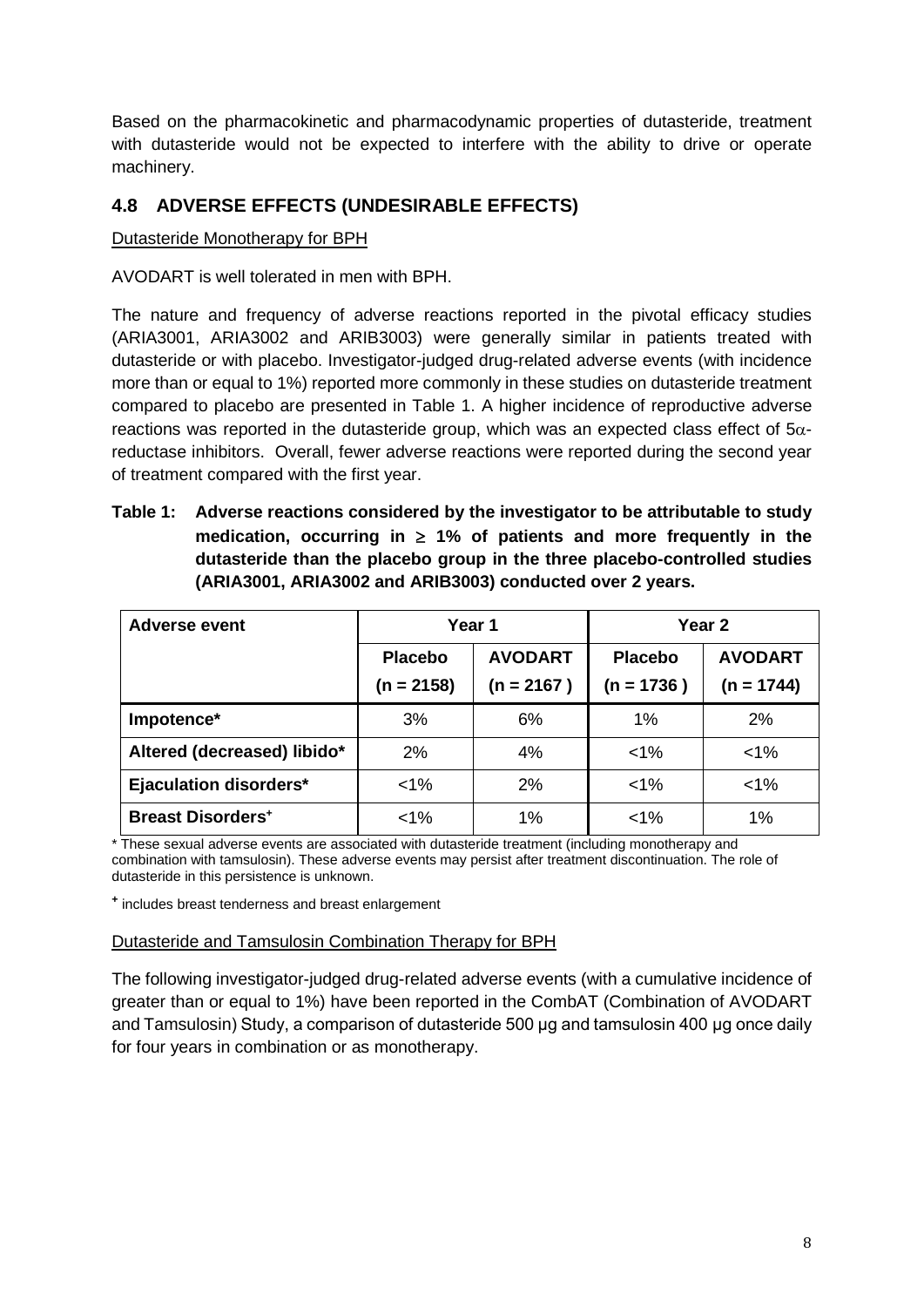|                                                    | Incidence during treatment period |                   |                   |            |  |  |  |
|----------------------------------------------------|-----------------------------------|-------------------|-------------------|------------|--|--|--|
| <b>Adverse Reaction</b>                            | Year 1                            | Year <sub>2</sub> | Year <sub>3</sub> | Year 4     |  |  |  |
| Combination <sup>a</sup> (n)                       | $(n=1610)$                        | $(n=1428)$        | $(n=1283)$        | $(n=1200)$ |  |  |  |
| Dutasteride                                        | $(n=1623)$                        | $(n=1464)$        | $(n=1325)$        | $(n=1200)$ |  |  |  |
| Tamsulosin                                         | $(n=1611)$                        | $(n=1468)$        | $(n=1281)$        | $(n=1112)$ |  |  |  |
| Total incidence of drug-<br>related adverse events |                                   |                   |                   |            |  |  |  |
| Combination <sup>a</sup>                           | 22%                               | 6%                | 4%                | 2%         |  |  |  |
| Dutasteride                                        | 15%                               | 6%                | 3%                | 2%         |  |  |  |
| Tamsulosin                                         | 13%                               | 5%                | 2%                | 2%         |  |  |  |
| Impotence*b                                        |                                   |                   |                   |            |  |  |  |
| Combination <sup>a</sup>                           | 6%                                | 2%                | $< 1\%$           | $< 1\%$    |  |  |  |
| Dutasteride                                        | 5%                                | 2%                | $< 1\%$           | 1%         |  |  |  |
| Tamsulosin                                         | 3%                                | 1%                | $< 1\%$           | 1%         |  |  |  |
| Altered (decreased) libido*b                       |                                   |                   |                   |            |  |  |  |
| Combination <sup>a</sup>                           | 5%                                | $1\%$             | $< 1\%$           | 0%         |  |  |  |
| Dutasteride                                        | 4%                                | 1%                | $1\%$             | $0\%$      |  |  |  |
| Tamsulosin                                         | 2%                                | $< 1\%$           | $< 1\%$           | $< 1\%$    |  |  |  |
| Ejaculation disorders*b                            |                                   |                   |                   |            |  |  |  |
| Combination <sup>a</sup>                           | 9%                                | $1\%$             | $< 1\%$           | $< 1\%$    |  |  |  |
| Dutasteride                                        | 1%                                | $< 1\%$           | $< 1\%$           | $< 1\%$    |  |  |  |
| Tamsulosin                                         | 3%                                | $< 1\%$           | $1\%$             | $< 1\%$    |  |  |  |
| Breast disorders*c                                 |                                   |                   |                   |            |  |  |  |
| Combination <sup>a</sup>                           | 2%                                | $< 1\%$           | $< 1\%$           | $< 1\%$    |  |  |  |
| Dutasteride                                        | 2%                                | 1%                | 1%                | 1%         |  |  |  |
| Tamsulosin                                         | $< 1\%$                           | $< 1\%$           | $< 1\%$           | 0%         |  |  |  |
| <b>Dizziness</b>                                   |                                   |                   |                   |            |  |  |  |
| Combination <sup>a</sup>                           | 1%                                | $< 1\%$           | $1\%$             | $< 1\%$    |  |  |  |
| Dutasteride                                        | $< 1\%$                           | $< 1\%$           | 1%                | $< 1\%$    |  |  |  |
| Tamsulosin                                         | 1%                                | $1\%$             | $1\%$             | 0%         |  |  |  |

## **Table 2 Investigator-judged drug-related adverse events**

\* Composite of similar event terms

 $a$  Combination = dutasteride 500 μg once daily plus tamsulosin 400 μg once daily.

<sup>b</sup> These sexual adverse events are associated with dutasteride treatment (including monotherapy and combination with tamsulosin). These adverse events may persist after treatment discontinuation. The role of dutasteride in this persistence is unknown.

<sup>c</sup> Includes breast tenderness and breast enlargement.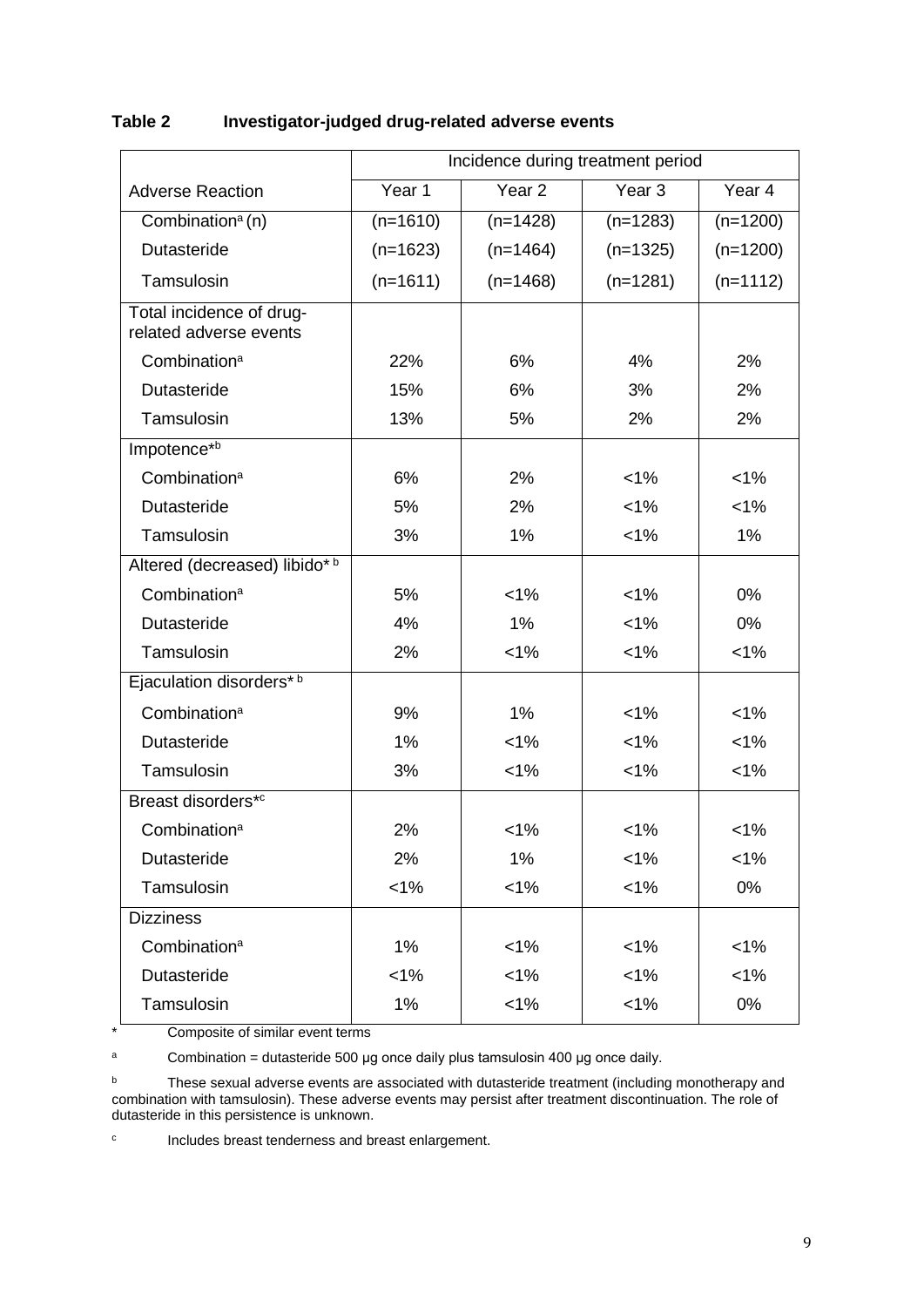#### Post-marketing Data

Adverse drug reactions are listed below by system organ class and frequency. Frequencies are defined as: very common ( $\geq$ 1/10), common ( $\geq$ 1/100 to <1/10), uncommon ( $\geq$ 1/1000 to  $<1/100$ , rare ( $\geq 1/10,000$  to  $<1/1000$ ) and very rare ( $<1/10,000$ ) including isolated reports. Frequency categories determined from post-marketing data refer to reporting rate rather than true frequency.

#### **Immune system disorders**

Very rare: Allergic reaction, including rash, pruritus, urticaria, localised oedema and angioedema.

#### **Psychiatric Disorders**

Very rare: Depressed mood

#### **Skin and subcutaneous tissue disorders:**

Rare: Alopecia (primarily body hair loss), hypertrichosis.

#### **Reproductive system and breast disorders**

Very rare: Testicular pain and testicular swelling

Reporting suspected adverse reactions after registration of the medicinal product is important. It allows continued monitoring of the benefit-risk balance of the medicinal product. Healthcare professionals are asked to report any suspected adverse reactions at [www.tga.gov.au/reporting-problems.](http://www.tga.gov.au/reporting-problems)

## **4.9 OVERDOSE**

In volunteer studies single doses of dutasteride up to 40 mg/day (80 times the therapeutic dose) for 7 days have been administered without significant safety concerns. In clinical studies doses of 5 mg daily have been administered to patients for 6 months with no additional adverse effects to those seen at therapeutic doses of 500 µg.

There is no specific antidote for dutasteride therefore, in cases of suspected overdosage symptomatic and supportive treatment should be given as appropriate.

For information on the management of overdose, contact the Poisons Information Centre on 13 11 26 (Australia).

## **5 PHARMACOLOGICAL PROPERTIES**

## **5.1 PHARMACODYNAMIC PROPERTIES**

#### **Mechanism of action**

Dutasteride inhibits the conversion of testosterone to  $5\alpha$ -dihydrotestosterone (DHT). DHT is the androgen primarily responsible for the initial development and subsequent enlargement of the prostate gland. Testosterone is converted to DHT by the enzyme 5α-reductase, which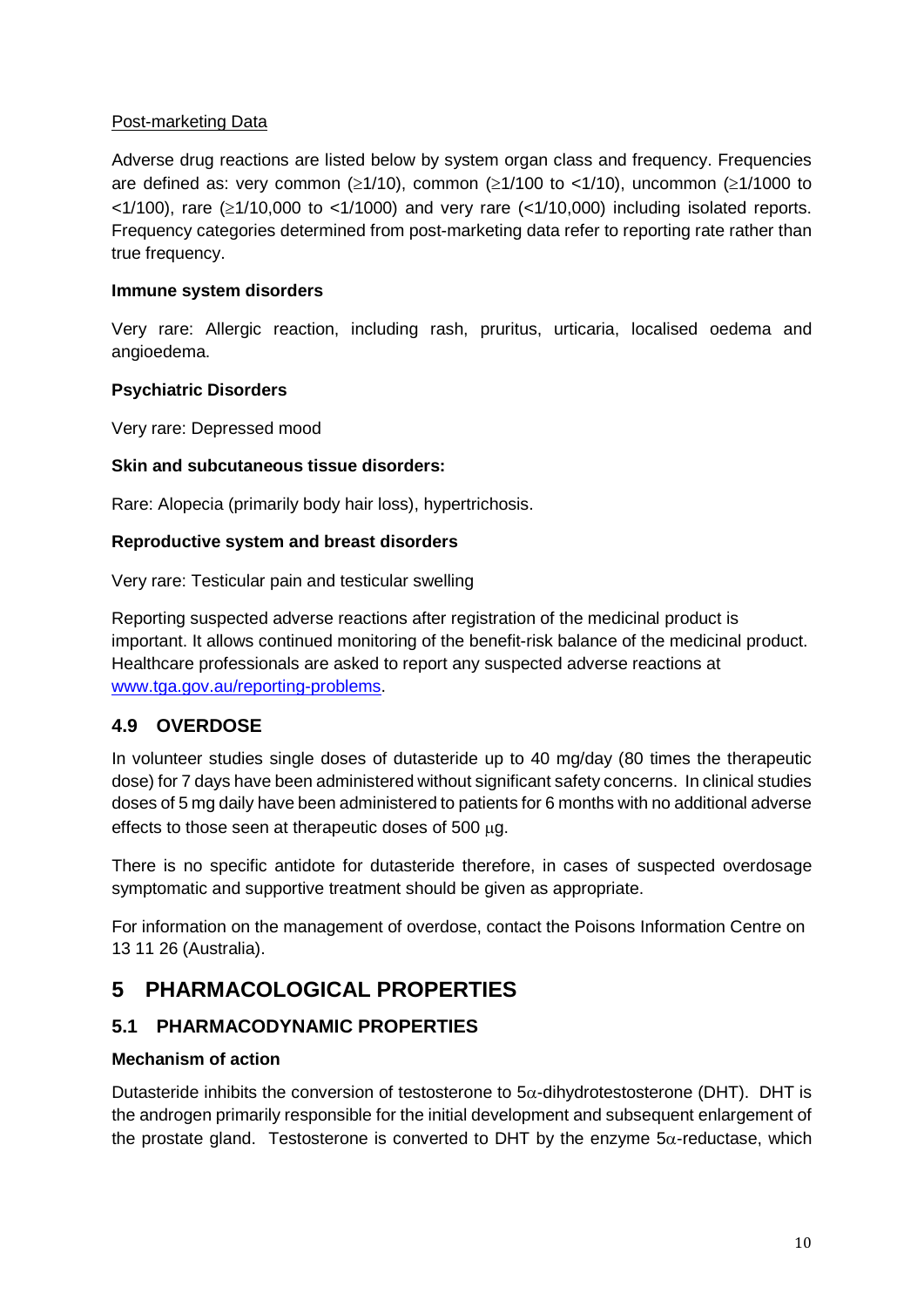exists as two isoforms, type 1 and type 2. Studies *in vitro* have shown that dutasteride is a competitive inhibitor of both type 1 and type 2  $5\alpha$ -reductase isoenzymes.

#### Effects on DHT/Testosterone:

The maximum effect of daily doses of AVODART on the reduction on DHT is dose dependant and is observed within 1-2 weeks. After 1 week and 2 weeks of daily dosing of AVODART 500 µg, median serum DHT concentrations were reduced by 85% and 90% respectively

In BPH patients treated with 500  $\mu$ g of dutasteride daily, the median decrease in DHT was 94% at 1 year and 93% at 2 years, and the median increase in serum testosterone was 19% at both 1 and 2 years. This is an expected consequence of  $5\alpha$ -reductase inhibition and did not result in any known adverse events.

#### **Clinical trials**

#### Dutasteride monotherapy

The efficacy and safety of AVODART 500 ug/day in the treatment and prevention of progression of BPH in 4325 males (aged 47 to 94 years with BPH who had enlarged prostates (greater than 30 mL) and a PSA value within the range 1.5-10 ng/mL) was demonstrated in three pivotal, randomised, double-blind, placebo-controlled, 2-year multicentre studies (ARIA3001, ARIA3002 and ARIB3003). Of the 4325 males enrolled in the studies, 2167 received AVODART and 2158 received placebo.

Pooled data from the three pivotal studies show that, in men with BPH, AVODART reduces the risk of both acute urinary retention (AUR) and the need for surgical intervention (SI). Improvements in BPH related symptoms, increased maximum urinary flow rates, and decreasing prostate volume suggest AVODART reverses the progression of BPH in men with an enlarged prostate.

Pooled efficacy data from the three pivotal studies is summarised below:

*Acute Urinary Retention (AUR) and Surgical Intervention:*

Relative to placebo dutasteride significantly reduces both the risk and incidence of AUR by 57% (4.2% for placebo versus 1.8% for AVODART) and the need for BPH-related surgical intervention by 48% (4.1% for placebo versus 2.2% for AVODART) over 24 months.

#### **Table 3 Rates of occurrence and risk reduction of urological events**

| Event                             | <b>Placebo</b><br>$(n = 2158)$ | <b>AVODART</b><br>$(n = 2167)$ | <b>Risk Reduction</b> |
|-----------------------------------|--------------------------------|--------------------------------|-----------------------|
| Acute urinary retention (AUR)     | $4.2\%$ (n=90)                 | $1.8\%$ (n=39)                 | $57\%$ (p< 0.001)     |
| BPH-related surgical intervention | $4.1\%$ (n=89)                 | $2.2\%$ (n=47)                 | 48% (p<0.001)         |

*Lower Urinary Tract Symptoms (LUTS) assessed by AUA-SI:*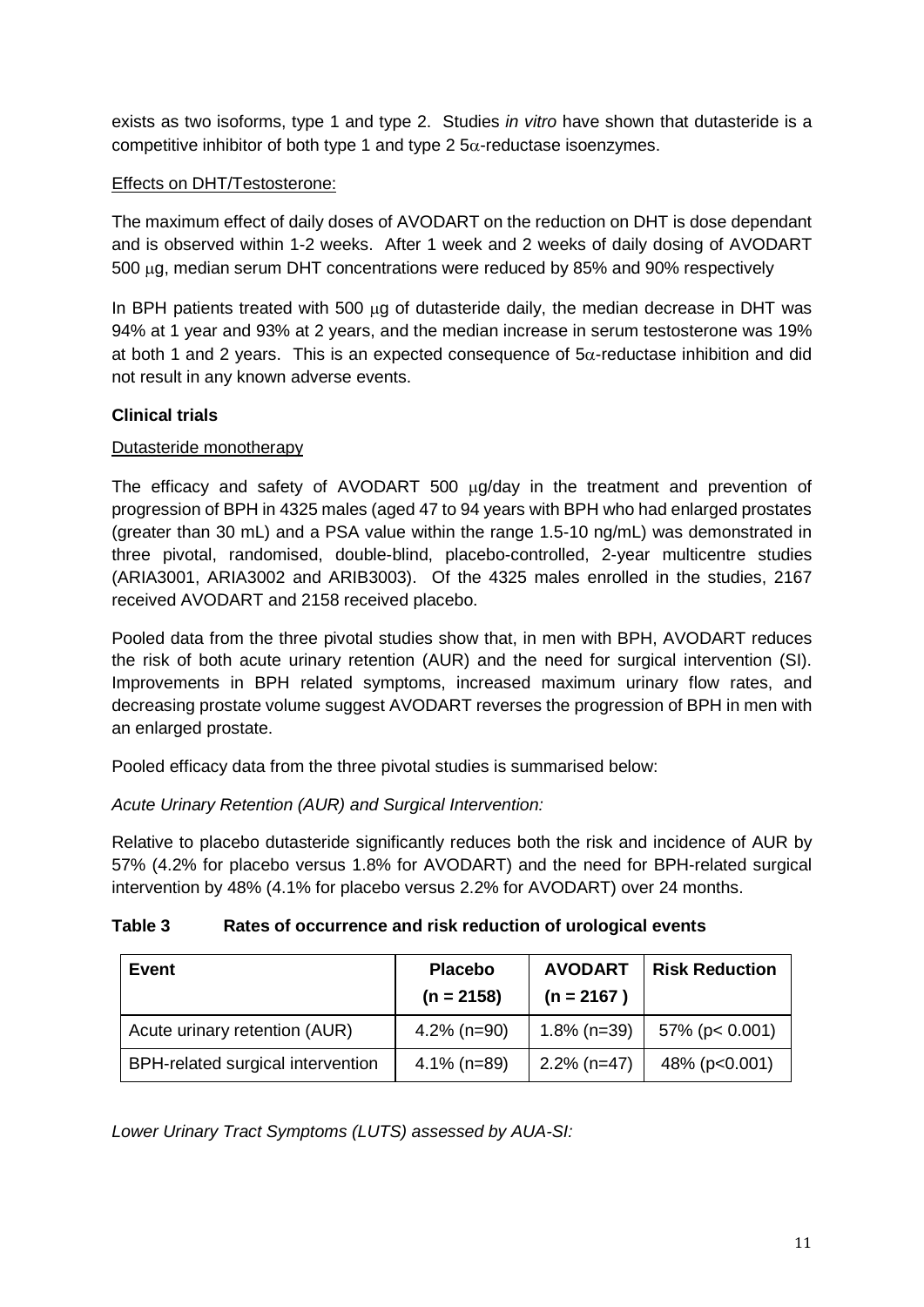Symptoms were quantified using the AUA-SI (American Urological Association Symptom Index), a seven-item questionnaire that evaluates urinary symptoms (incomplete emptying, frequency, intermittency, urgency, weak stream, straining, and nocturia) by rating on a 0 to 5 scale with a maximum score of 35. Entry criteria included a screening score of ≥ 12 (moderate to severe symptoms). A reduction in score signifies an improvement in symptoms.

The AUA-SI results at each of the scheduled visits, pooled across the three pivotal studies (ARIA3001, ARIA3002, and ARIB3003), are presented in Figure 1. The baseline AUA-SI score across the three studies was approximately 17 units in both treatment groups. Statistically significant improvements in symptom score in patients treated with AVODART compared to placebo were noted from Month 6 through to Month 24 (p<0.001). At Month 24, the mean decrease from baseline in AUA-SI symptom scores was -4.8 units for dutasteride and -2.4 units for placebo.



 **Earliest on-set of statistically significant improvement**

**Figure 1: Pooled AUA-SI Mean Values (At Visit)**

#### *Maximum Urinary Flow (Qmax):*

The Qmax results at each of the scheduled visits, pooled across the three pivotal studies (ARIA3001, ARIA3002, and ARIB3003), are presented in Figure 2. Baseline Qmax was approximately 10 mL/sec (normal  $Qmax \geq 15$  mL/sec) in both treatment groups across the three studies. Statistically significant improvement in Qmax in patients treated with AVODART compared to placebo was noted from Month 1 through to Month 24. At Month 24, treatment urinary flow had improved by 0.8 mL/sec and 2.4 mL/sec in the placebo and AVODART groups respectively.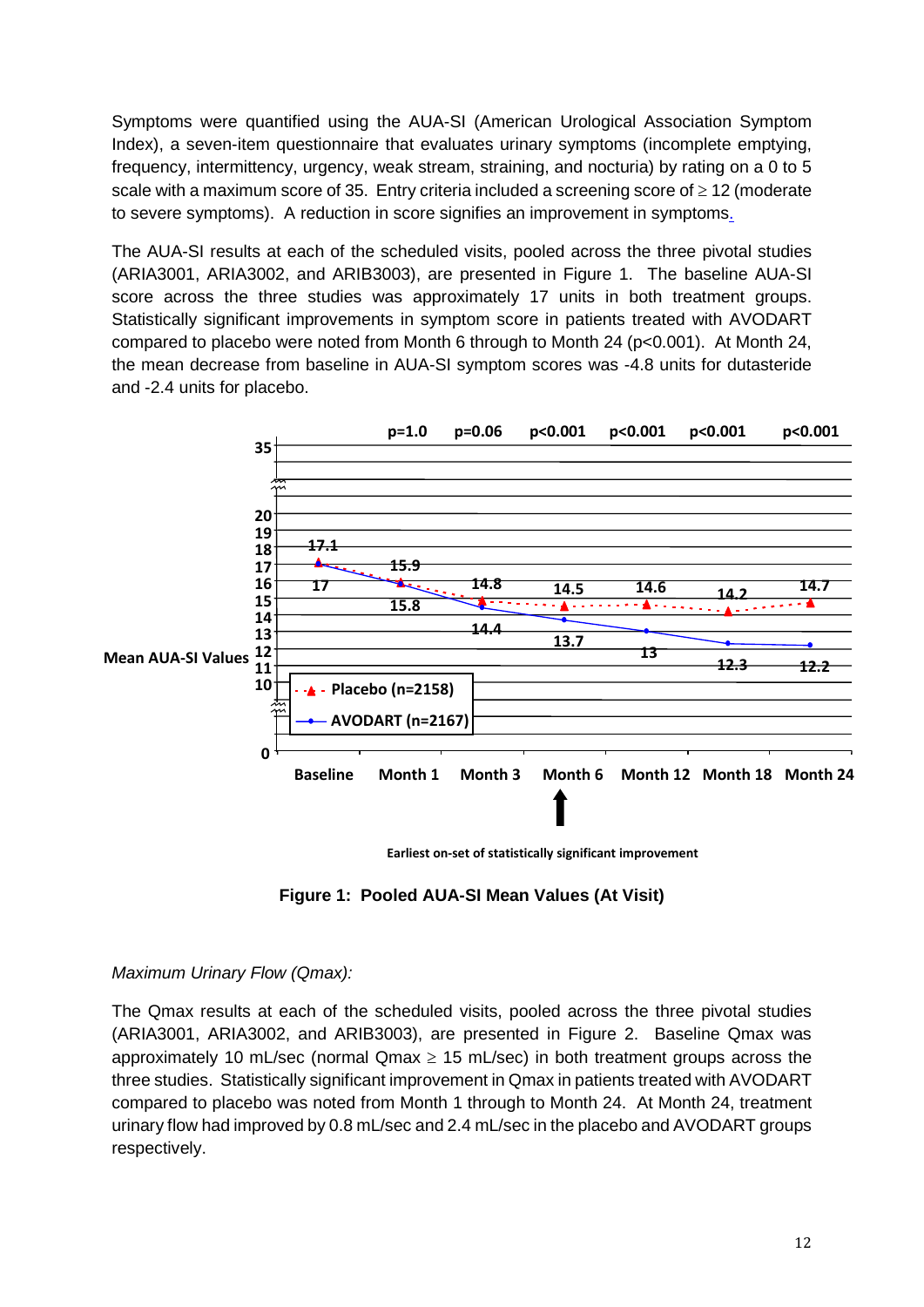

**Earliest on-set of statistically significant improvement**



#### *Prostate Volume:*

In patients treated with AVODART, prostate volume was shown to reduce as early as one month after initiation of treatment and reductions continued through to Month 24 (p<0.001). AVODART led to a mean reduction of prostate volume of 23.6% (from 54.9 mL at baseline to 42.1 mL) at Month 12 compared with a mean reduction of 0.5% (from 54.0 mL to 53.7 mL) in the placebo group. At 24 months, AVODART decreased prostate volume by 25.7% (from 54.9 mL at baseline to 41.2 mL) compared with an increase of 1.7% (from 54.0 mL to 54.1 mL) in the placebo group.

Pooled safety data from the three pivotal studies show that the adverse reaction profile of dutasteride (500 µg/day for 24 months) was similar to that of placebo (see Section 4.8 ADVERSE EFFECTS (UNDESIRABLE EFFECTS)).

#### Dutasteride and tamsulosin combination therapy

AVODART 500  $\mu$ g/day (n=1,623), tamsulosin 400  $\mu$ g/day (n=1,611) or the combination of AVODART 500 µg plus tamsulosin 400 µg (n=1,610) administered once daily [total number of patients = 4844] were evaluated in men with moderate to severe symptoms of BPH who had prostates  $\geq$ 30 mL and a PSA values within the range 1.5 – 10 ng/mL in a multicenter, multinational, randomized double-blind, parallel group study (CombAT). Approximately 52% of subjects had previous exposure to 5α-reductase inhibitor (5-ARI) or alpha-blocker treatment.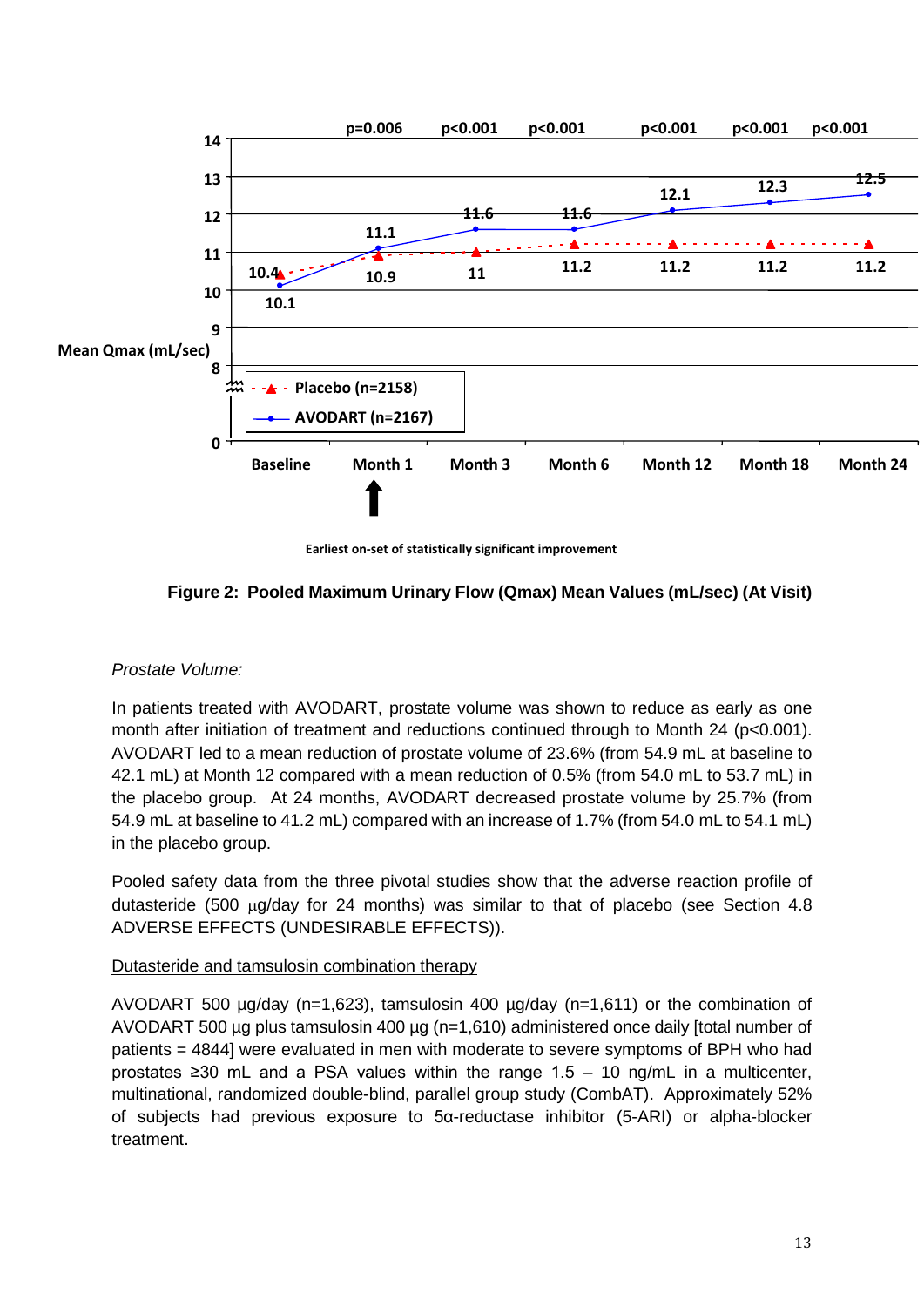The primary efficacy endpoint at 2 years of treatment was the level of improvement from baseline in the international prostate symptom score (IPSS).

After 2 years of treatment, combination therapy showed a statistically significant adjusted mean improvement in symptom scores from baseline of -6.2 units. The adjusted mean improvements in symptom scores observed with the individual therapies were -4.9 units for dutasteride and -4.3 units for tamsulosin. The adjusted mean improvement in flow rate from baseline was 2.4 mL/sec for the combination, 1.9 mL/sec for dutasteride and 0.9 ml/sec for tamsulosin. The adjusted mean improvement in *BPH Impact Index (*BII*)* from baseline was - 2.1 units for the combination, -1.7 for dutasteride and -1.5 for tamsulosin.

The reduction in total prostate volume and transition zone volume after 2 years of treatment was statistically significant for combination therapy compared to tamsulosin monotherapy alone.

| <b>Parameter</b>                            | <b>Time-point</b>                                          | <b>Combinatio</b><br>n | <b>Dutasteride</b> |                                           |                  | <b>Tamsulosin</b>                            |
|---------------------------------------------|------------------------------------------------------------|------------------------|--------------------|-------------------------------------------|------------------|----------------------------------------------|
| <b>Primary endpoint</b>                     |                                                            |                        |                    | Adjusted<br>mean<br>difference<br>(95%CI) |                  | Adjusted<br>mean<br>difference<br>$(95\%CI)$ |
| IPSS (units)                                | [Baseline]<br>Month 24<br>(change from<br>baseline)        | [16.6]<br>$-6.2$       | [16.4]<br>$-4.9$   | $-1.3$<br>p<0.0001<br>$(-1.69, -0.86)$    | [16.4]<br>$-4.3$ | $-1.8$<br>p<0.0001<br>$(-2.23, -1.40)$       |
| <b>Secondary endpoints</b>                  |                                                            |                        |                    |                                           |                  |                                              |
| Qmax<br>(mL/sec)                            | [Baseline]<br>Month 24<br>(change from<br>baseline)        | [10.9]<br>2.4          | [10.6]<br>1.9      | 0.52<br>p=0.003<br>(0.18, 0.86)           | [10.7]<br>0.9    | 1.53<br>p<0.001<br>(1.20, 1.87)              |
| Prostate<br>Volume                          | [Baseline] (mL)<br>Month 24 (%<br>change from<br>baseline) | [54.7]<br>$-26.9$      | [54.6]<br>$-28.0$  | 1.1<br>$p=0.19$<br>$(-1.6, 2.8)$          | [55.8]<br>0.0    | $-26.9$<br>p<0.001<br>$(-28.9, -24.9)$       |
| Prostate<br>Transition<br>Zone Volume       | [Baseline] (mL)<br>Month 24 (%<br>change from<br>baseline) | [27.7]<br>$-23.4$      | [30.3]<br>$-22.8$  | $-0.5$<br>$p=0.90$<br>$(-8.3, 7.2)$       | [30.5]<br>8.8    | $-32.1$<br>p<0.001<br>$(-42.6, -21.6)$       |
| <b>BPH Impact</b><br>Index (BII)<br>(units) | [Baseline]<br>Month 24<br>(change from<br>baseline)        | [5.3]<br>$-2.1$        | [5.3]<br>$-1.7$    | $-0.34$<br>p<0.0001<br>$(-0.52, -0.16)$   | [5.3]<br>$-1.5$  | $-0.62$<br>p<0.001<br>$(-0.80, -0.44)$       |

#### **Table 4 Results following 2 years of treatment**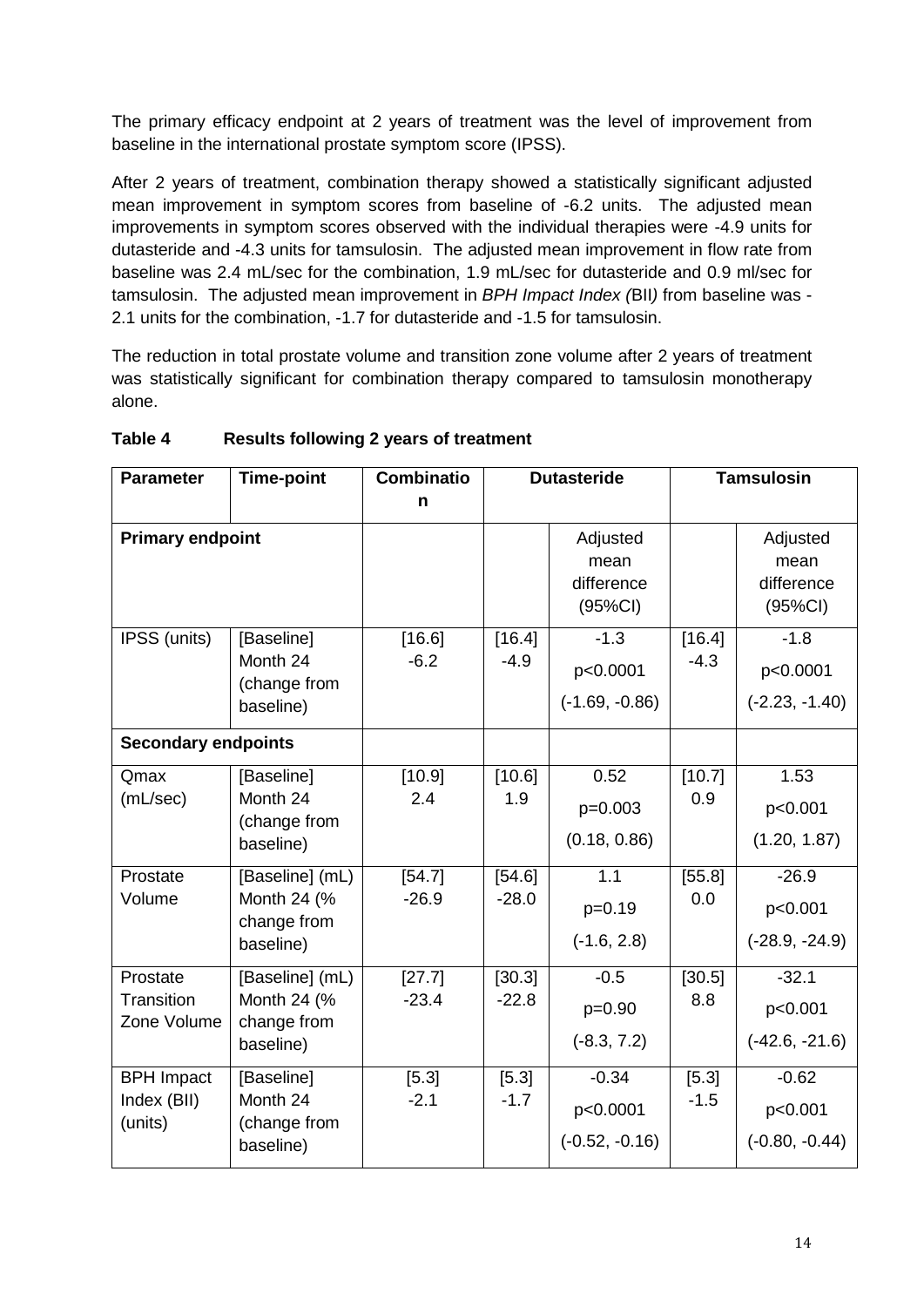| <b>IPSS</b>            | [Baseline]                | [3.6]  | [3.6]  | $-0.23$          | [3.6]  | $-0.30$          |
|------------------------|---------------------------|--------|--------|------------------|--------|------------------|
| Question 8             | Month 24                  | $-1.4$ | $-1.1$ | p<0.0001         | $-1.1$ | p<0.0001         |
| (BPH-related<br>Health | (change from<br>baseline) |        |        | $(-0.32, -0.14)$ |        | $(-0.39, -0.21)$ |
| Status)                |                           |        |        |                  |        |                  |

The primary efficacy endpoint at 4 years of treatment was time to first event of AUR or BPHrelated surgery. The study was powered to show a statistical difference between combination therapy and tamsulosin, but not between combination therapy and dutasteride or between tamsulosin and dutasteride. After 4 years of treatment, combination therapy statistically significantly reduced the risk of AUR or BPH-related surgery (65.8% reduction in risk p<0.001 [95% CI 54.7% to 74.1%]) compared to tamsulosin monotherapy. The incidence of AUR or BPH-related surgery by Year 4 was 4.2% for combination therapy and 11.9% for tamsulosin (p<0.001). Compared to dutasteride monotherapy, combination therapy reduced the risk of AUR or BPH-related surgery by 19.6%; the difference between treatment groups was not significant (p=0.18 [95% CI -10.9% to 41.7%]). The incidence of AUR or BPH-related surgery by Year 4 was 4.2% for combination therapy and 5.2% for dutasteride.

Clinical progression was defined as a composite of worsening symptoms (IPSS), and BPHrelated events of AUR, incontinence, UTI, and renal insufficiency. Combination therapy was associated with a statistically significantly lower rate of clinical progression compared with tamsulosin (p<0.001, 44.1% risk reduction [95 % CI: 33.6% to 53.0%]) after 4 years. The rates of clinical progression for combination therapy, tamsulosin, and dutasteride were: 12.6%, 21.5%, and 17.8%, respectively.

The statistically significant adjusted mean improvement in symptom scores (IPSS) from baseline was maintained from year 2 to year 4. At 4 years, the adjusted mean improvements in symptom scores observed were -6.3 units for combination therapy, -5.3 units for dutasteride monotherapy and -3.8 units for tamsulosin monotherapy.

After 4 years of treatment, the adjusted mean improvement in flow rate  $(Q<sub>max</sub>)$  from baseline was 2.4 mL/sec for combination therapy, 2.0 mL/sec for dutasteride monotherapy and 0.7 mL/sec for tamsulosin monotherapy. Compared with tamsulosin, the adjusted mean improvement from baseline in  $Q<sub>max</sub>$  was statistically significantly greater with combination therapy at each 6-month assessment from Month 6 to Month 48 (p<0.001). Compared with dutasteride, the adjusted mean improvement from baseline in  $Q_{\text{max}}$  was not statistically significantly different than with combination therapy (p=0.050 at Month 48).

Combination therapy was significantly superior (p<0.001) to tamsulosin monotherapy and to dutasteride monotherapy for the improvement in health outcome parameters BII and BPHrelated Health Status (BHS) at 4 years. The adjusted mean improvement in BII from baseline was -2.2 units for the combination, -1.8 units for dutasteride and -1.2 units for tamsulosin. The adjusted mean improvement in BHS from baseline was -1.5 units for the combination, -1.3 units for dutasteride and -1.1 units for tamsulosin.

The reduction in total prostate volume and transition zone volume after 4 years of treatment was statistically significant for combination therapy compared to tamsulosin monotherapy alone.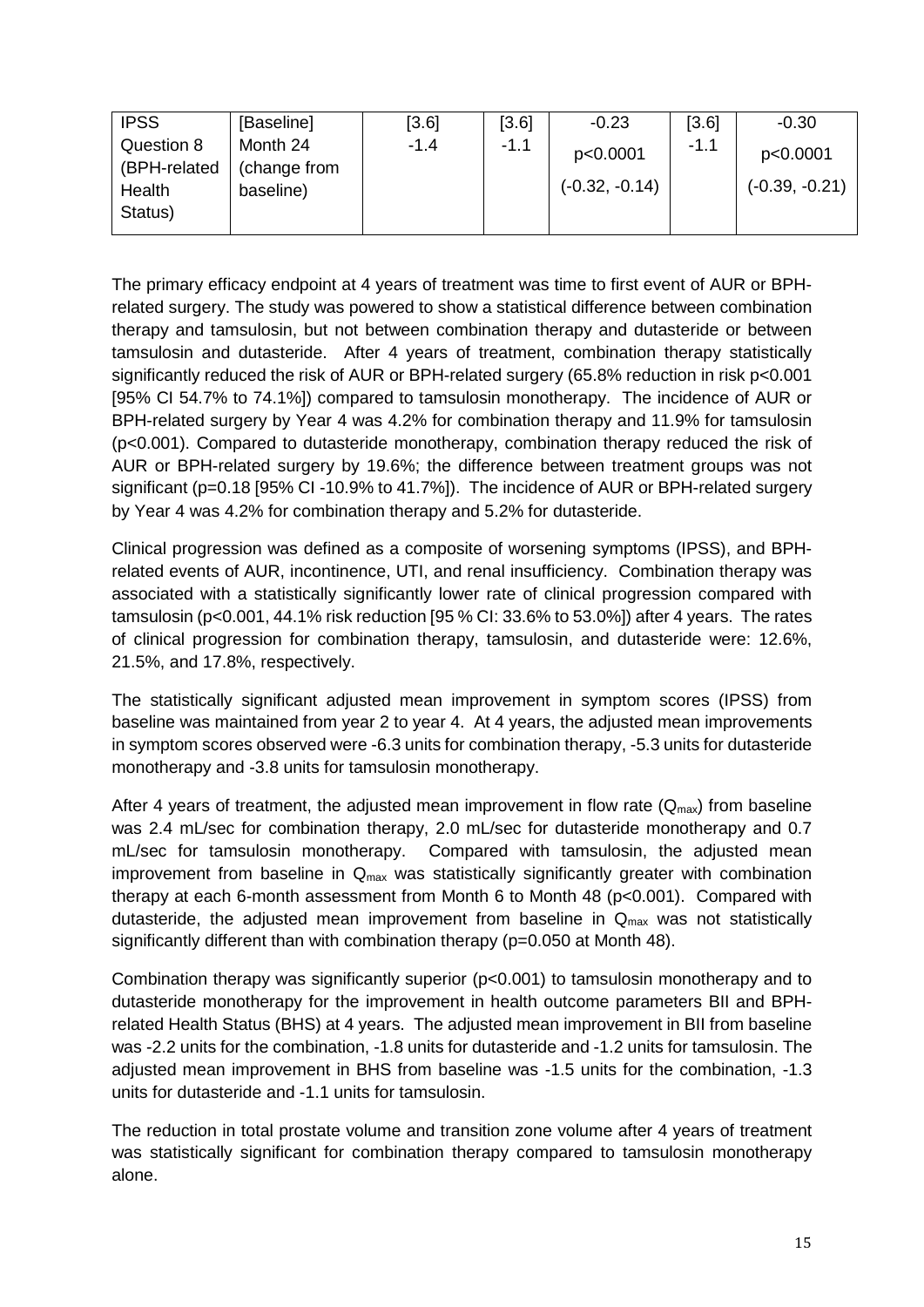# **Table 5 Results following 4 years of treatment**

| <b>Parameter</b>                                               | <b>Time-point</b>                                   | <b>Combination</b> | <b>Dutasteride</b> |                                                         | <b>Tamsulosin</b> |                                                         |
|----------------------------------------------------------------|-----------------------------------------------------|--------------------|--------------------|---------------------------------------------------------|-------------------|---------------------------------------------------------|
| Primary endpoint with<br>study powered treatment<br>comparison |                                                     |                    |                    |                                                         |                   | <b>Risk</b><br>Reduction<br><b>Estimate</b><br>(95% CI) |
| Incidence of<br><b>AUR or BPH</b><br><b>Related Surgery</b>    | Month 48                                            | 4.2%               |                    |                                                         | 11.9%             | 65.8%<br>p<0.001<br>$(54.7\%,$<br>74.1%)                |
| Other endpoints and<br>treatment comparisons                   |                                                     |                    |                    | <b>Risk</b><br>Reduction<br><b>Estimate</b><br>(95% CI) |                   | <b>Risk</b><br>Reduction<br><b>Estimate</b><br>(95% CI) |
| Incidence of<br><b>AUR or BPH</b><br><b>Related Surgery</b>    | Month 48                                            | 4.2%               | 5.2%               | 19.6%<br>$p=0.18$<br>$(-10.9\%,$<br>41.7%)              |                   |                                                         |
| Clinical<br>Progression*                                       | Month 48                                            | 12.6%              | 17.8%              | 31.2%<br>p<0.001<br>$(17.7\%,$<br>42.5%)                | 21.5%             | 44.1%<br>p<0.001<br>$(33.6\%, 53\%)$                    |
|                                                                |                                                     |                    |                    | Adjusted<br>mean<br>difference<br>$(95\%CI)$            |                   | Adjusted<br>mean<br>difference<br>$(95\%CI)$            |
| IPSS (units)                                                   | [Baseline]<br>Month 48<br>(change from<br>baseline) | [16.6]<br>$-6.3$   | [16.4]<br>$-5.3$   | $-0.96$<br>p<0.001<br>$(-1.40, -0.52)$                  | [16.4]<br>$-3.8$  | $-2.5$<br>p<0.001<br>$(-2.96, -2.07)$                   |
| Qmax<br>(mL/sec)                                               | [Baseline]<br>Month 48<br>(change from<br>baseline) | [10.9]<br>2.4      | [10.6]<br>2.0      | 0.35<br>$p=0.05$<br>(0.00, 0.70)                        | [10.7]<br>$-0.7$  | 1.66<br>p<0.001<br>(1.31, 2.01)                         |
| Prostate<br>Volume                                             | [Baseline]<br>(mL)<br>Month 48 (%                   | [54.7]<br>$-27.3$  | [54.6]<br>$-28.0$  | 0.7<br>$p=0.42$<br>$(-1.1, 2.5)$                        | [55.8]<br>4.6     | $-31.9$<br>p<0.001<br>$(-34.1, -29.7)$                  |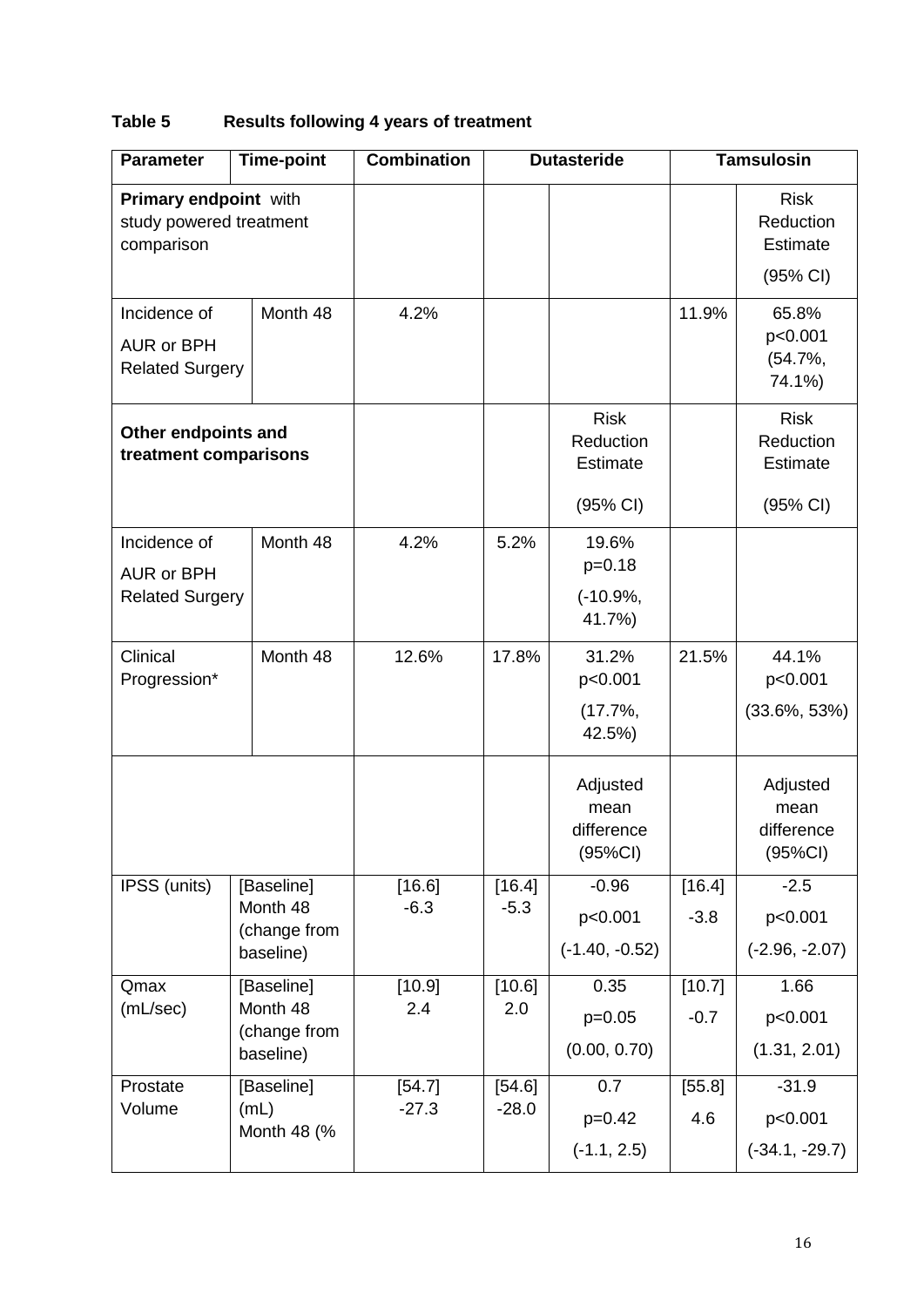|                            | change from<br>baseline) |         |         |                  |        |                  |
|----------------------------|--------------------------|---------|---------|------------------|--------|------------------|
| Prostate                   | [Baseline]               | [27.7]  | [30.3]  | 8.6              | [30.5] | $-36.1$          |
| Transition<br>Zone Volume  | (mL)<br>Month 48 (%      | $-17.9$ | $-26.5$ | $p=0.053$        | 18.2   | p<0.001          |
|                            | change from              |         |         | $(-0.1, 17.4)$   |        | $(-47.9, -24.3)$ |
|                            | baseline)                |         |         |                  |        |                  |
| <b>BPH</b> Impact          | [Baseline]               | $[5.3]$ | [5.3]   | $-0.32$          | [5.3]  | $-0.94$          |
| Index (BII)<br>(units)     | Month 48<br>(change from | $-2.2$  | $-1.8$  | p<0.001          | $-1.2$ | p<0.001          |
|                            | baseline)                |         |         | $(-0.51, -0.13)$ |        | $(-1.13, -0.75)$ |
| <b>IPSS</b>                | [Baseline]               | [3.6]   | [3.6]   | $-0.23$          | [3.6]  | $-0.46$          |
| Question 8<br>(BPH-related | Month 48<br>(change from | $-1.5$  | $-1.3$  | p<0.001          | $-1.1$ | p<0.001          |
| Health<br>Status)          | baseline)                |         |         | $(-0.32, -0.13)$ |        | $(-0.55, -0.37)$ |

\*Clinical progression was a composite measure defined as one of the following: symptom deterioration by International Prostate Symptom Score ≥4 points on two consecutive visits; BPH-related AUR; BPH-related urinary incontinence; recurrent BPH-related urinary tract infection or urosepsis; BPH-related renal insufficiency

#### *Cardiac Failure*

In a 4 year comparison of dutasteride coadministered with tamsulosin and dutasteride or tamsulosin monotherapy in men with BPH (the CombAT study), the incidence of the composite term cardiac failure in the combination group (14/1610, 0.9%) was higher than in either monotherapy group: dutasteride, 4/1623 (0.2%) and tamsulosin, 10/1611, (0.6%). The relative risk estimate for time to first cardiac failure event was 3.57 [95% CI 1.17, 10.8] for combination treatment compared to dutasteride monotherapy and 1.36 [95% CI 0.61, 3.07] compared to tamsulosin monotherapy. The reason for the observed imbalance is not known. There was no difference between treatment groups in incidence of overall cardiovascular events.

In REDUCE (a 4 year, double-blind, randomized parallel group study comparing dutasteride 500 µg/day or placebo in men at increased risk of developing prostate cancer), there was a higher incidence of the composite term cardiac failure in subjects taking dutasteride (30/4105, 0.7%) versus placebo (16/4126, 0.4%) for a relative risk estimate for time to first cardiac failure event of 1.91[95% CI 1.04, 3.50]. In a post-hoc analysis of concomitant alpha blocker use (primarily tamsulosin, alfuzosin, doxazosin and terazosin), there was a higher incidence of the composite term cardiac failure in subjects taking dutasteride and an alpha blocker concomitantly (12/1152, 1.0%), compared to subjects not taking dutasteride and an alpha blocker concomitantly: dutasteride and no alpha blocker (18/2953, 0.6%), placebo and an alpha blocker (1/1399, <0.1%), placebo and no alpha blocker (15/2727, 0.6%). The reason for the observed imbalance is not known. There was no difference between treatment groups in incidence of overall cardiovascular events. No causal relationship between dutasteride (alone or in combination with an alpha blocker) and cardiac failure has been established (see Section 4.4 SPECIAL WARNINGS AND PRECAUTIONS FOR USE).

*Prostate cancer and high grade tumours*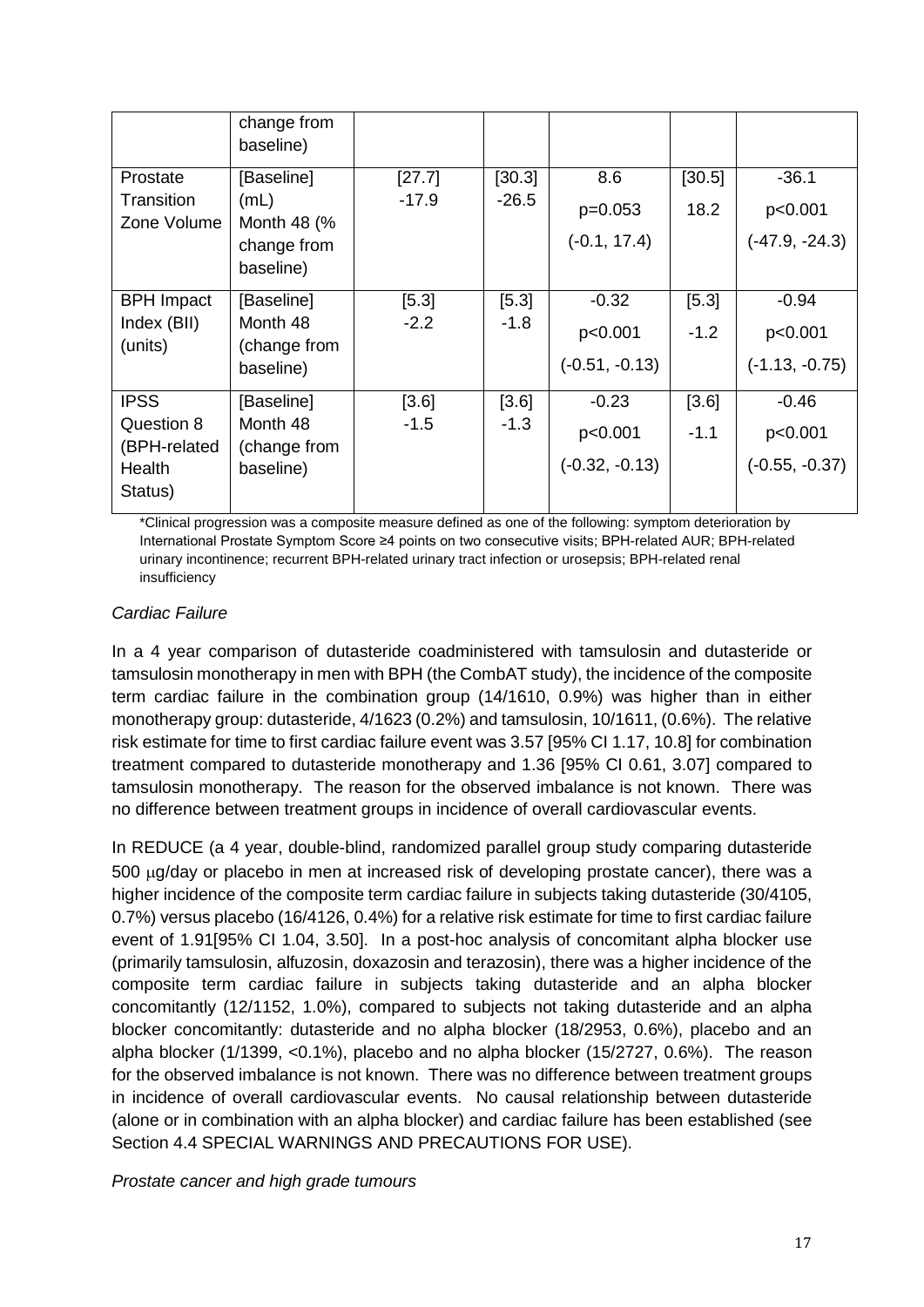In a 4-year comparison of placebo and dutasteride in 8231 men aged 50 to 75, with a prior negative biopsy for prostate cancer and baseline PSA between 2.5 ng/mL and 10.0 ng/mL (the REDUCE study), 6,706 subjects had prostate needle biopsy data available for analysis to determine Gleason Scores. There were 1517 subjects diagnosed with prostate cancer in the study. The majority of biopsy-detectable prostate cancers in both treatment groups were diagnosed as low grade (Gleason 5-6). There was no difference in the incidence of Gleason 7-10 cancers (p=0.81).

There was a higher incidence of Gleason 8-10 prostate cancers in the dutasteride group  $(n=29, 0.9%)$  compared to the placebo group  $(n=19, 0.6%)$   $(p=0.15)$ . In Years 1-2, the number of subjects with Gleason 8-10 cancers was similar in the dutasteride group (n=17, 0.5%) and the placebo group (n=18, 0.5%). In Years 3-4, more Gleason 8-10 cancers were diagnosed in the dutasteride group ( $n=12$ , 0.5%) compared with the placebo group ( $n=1$ , <0.1%) (p=0.0035). There are no data available on the effect of dutasteride beyond 4 years in men at risk of prostate cancer. The percentage of subjects diagnosed with Gleason 8-10 cancers was consistent across study time periods (Years 1-2 and Years 3-4) in the dutasteride group (0.5% in each time period), while in the placebo group, the percentage of subjects diagnosed with Gleason 8-10 cancers was lower during Years 3-4 than in Years 1-2 (<0.1% versus 0.5%, respectively). In a 4 year BPH study (CombAT) where there were no protocol-mandated biopsies and all diagnoses of prostate cancer were based on for-cause biopsies, the rates of Gleason 8-10 cancer were (n=8, 0.5%) for dutasteride, (n=11, 0.7%) for tamsulosin and (n=5, 0.3%) for combination therapy (see Section 4.4 SPECIAL WARNINGS AND PRECAUTIONS FOR USE).

The results of a retrospective epidemiological, population-based study (n=174,895) in community practice settings based upon electronic health records show that the use of 5-ARIs to treat BPH/LUTS is not associated with an increased risk of prostate cancer mortality (hazard ratio adjusted for competing risks: 0.85, 95% CI 0.72, 1.01) when compared with the use of alpha-blockers. Similar results were reported in a retrospective epidemiological study (n=13,892) using electronic health records of men with prostate cancer in the UK (adjusted hazard ratio for prostate cancer mortality for 5-ARI users versus non-users: 0.86; 95% CI 0.69, 1.06). A prospective cohort study, the Health Professional's Follow-up Study (n=38,058), also found that 5-ARI use was not associated with fatal prostate cancer (adjusted HR: 0.99; 95% CI 0.58, 1.69). The relationship between dutasteride use and prostate cancer mortality is unclear.

#### *Effects on prostate specific antigen (PSA) and prostate cancer detection*

In the REDUCE study, a 4-year comparison of placebo and dutasteride in 8231 men aged 50 to 75, patients with a prior negative biopsy for prostate cancer and baseline PSA between 2.5 ng/mL and 10.0 ng/mL, dutasteride treatment caused a decrease in mean serum PSA by approximately 50% after six months of treatment with a large variability (standard deviation of 30%) among patients. The PSA suppression observed at six months was similar in men who did or who did not develop biopsy-detectable prostate cancer during the study (see Section 4.4 SPECIAL WARNINGS AND PRECAUTIONS FOR USE).

#### *Breast neoplasia:*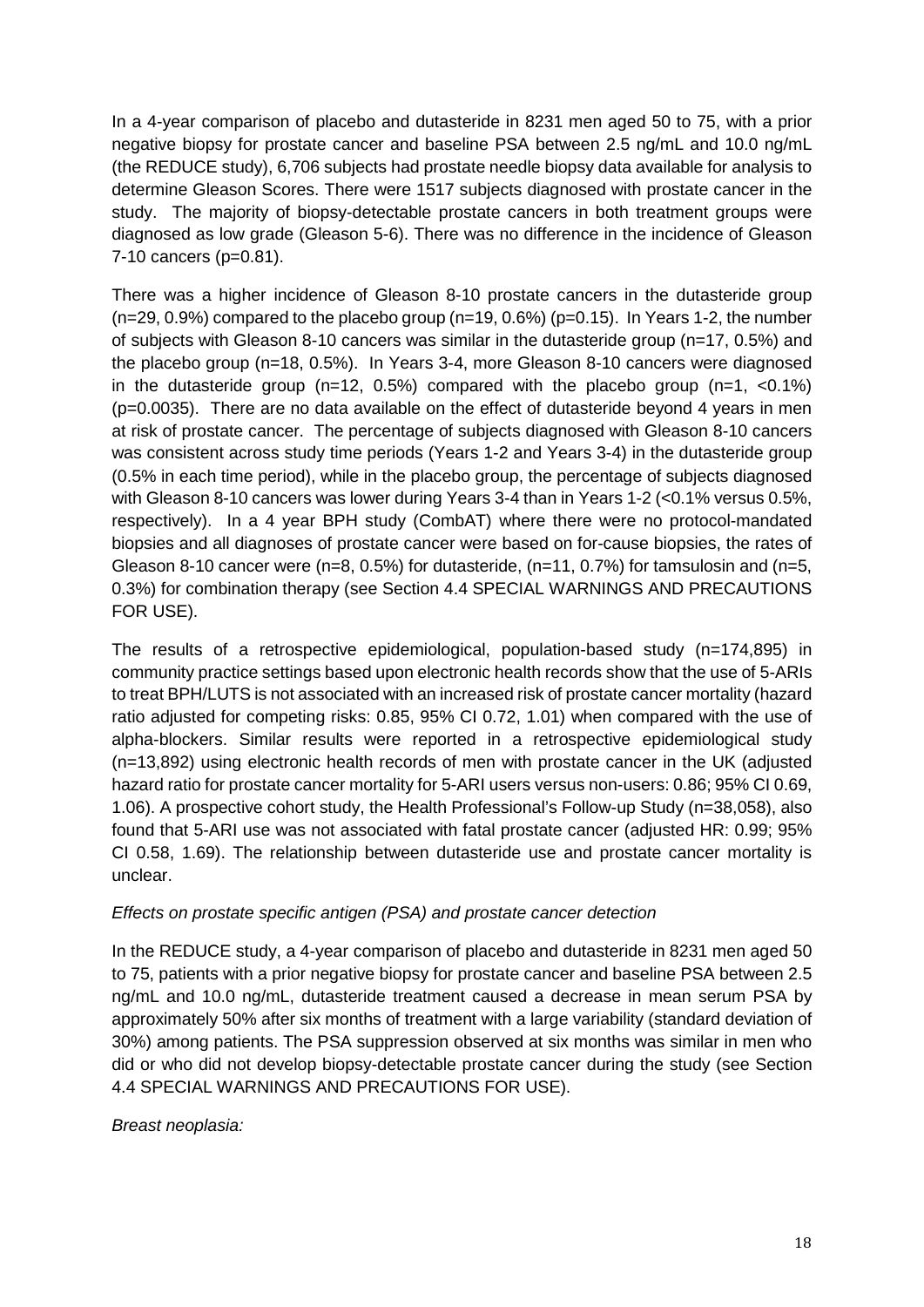In dutasteride BPH monotherapy clinical trials, providing 3374 patient years of exposure to dutasteride, there were 2 cases of male breast cancer reported in dutasteride-treated patients, one after 10 weeks and one after 11 months of treatment, and 1 case in a patient who received placebo. In subsequent clinical trials in BPH and 8231 men aged 50 to 75, with a prior negative biopsy for prostate cancer and baseline PSA between 2.5 ng/mL and 10.0 ng/mL providing 17489 patient years exposure to dutasteride and 5027 patient years exposure to dutasteride and tamsulosin combination, there were no reported breast cancer cases in any of the treatment groups.

Two case control, epidemiological studies, one conducted in a US (n=339 breast cancer cases and n=6,780 controls) and the other in a UK (n=338 breast cancer cases and n=3,930 controls) healthcare database, showed no increase in the risk of developing male breast cancer with the use of 5 ARIs (see Section 4.4 SPECIAL WARNINGS AND PRECAUTIONS FOR USE). Results from the first study did not identify a positive association for male breast cancer (relative risk for  $\geq 1$  year of use before breast cancer diagnosis compared with  $\lt 1$  year of use: 0.70: 95% CI 0.34, 1.45). In the second study, the estimated odds ratio for breast cancer associated with the use of 5-ARIs compared with non-use was 1.08: 95% CI 0.62, 1.87).

The relationship between long-term use of dutasteride and male breast cancer has not been established.

## **5.2 PHARMACOKINETIC PROPERTIES**

#### **Absorption**

Dutasteride is administered orally in solution as a soft gelatin capsule. Following administration of a single 500 µg dose, peak serum concentrations of dutasteride occur within 1-3 hours. Absolute bioavailability in man is approximately 60% relative to a 2 hour intravenous infusion. The bioavailability of dutasteride is not affected by food.

#### **Distribution**

Pharmacokinetic data following single and repeat oral doses show that dutasteride has a large volume of distribution (300 to 500 L). Dutasteride is highly bound to plasma proteins (>99.5%).

Following daily dosing, dutasteride serum concentrations achieve 65% of steady state concentration after 1 month and approximately 90% after 3 months.

Steady state serum concentrations (Css) of approximately 40 ng/mL are achieved after 6 months of dosing 500 µg once a day. Similarly to serum, dutasteride concentrations in semen achieved steady state at 6 months. After 52 weeks of therapy, semen dutasteride concentrations averaged 3.4 ng/mL (range 0.4 to 14 ng/mL). Dutasteride partitioning from serum into semen averaged 11.5%.

#### **Metabolism**

Dutasteride is extensively metabolised in humans. While not all metabolic pathways have been identified, *in vitro* studies show that dutasteride is metabolised by the CYP3A4 isoenzyme to 2 minor mono-hydroxylated metabolites. Dutasteride is not metabolised *in vitro* by human cytochrome P450 isoenzymes CYP1A2, CY2A6, CYP2E1, CYP2C8, CYP2C9, CYP2C19, CYP2B6 and CYP2D6.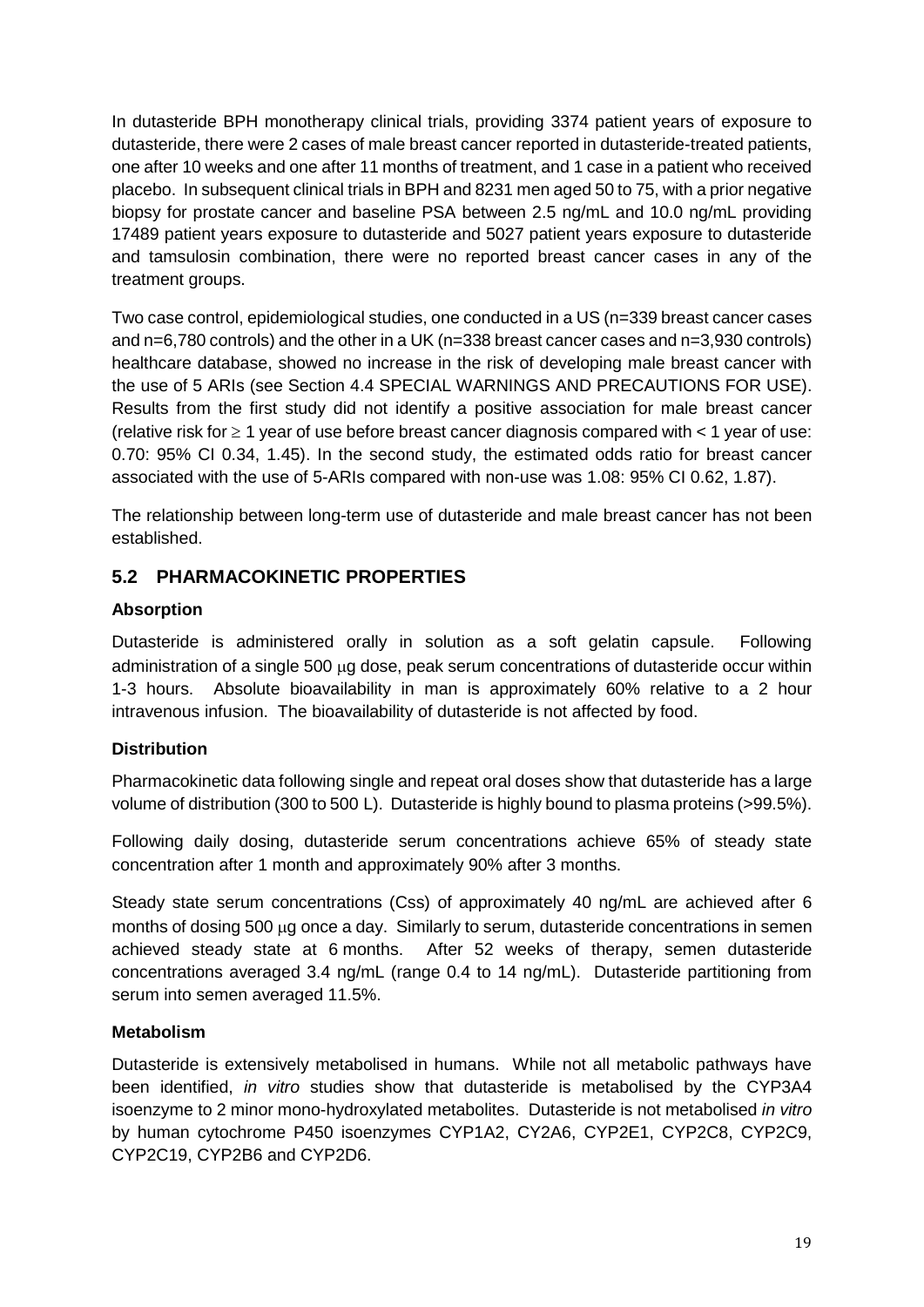In human serum, following dosing to steady state, unchanged dutasteride, 3 major metabolites (4'-hydroxydutasteride, 1,2-dihydrodutasteride and 6-hydroxydutasteride), and 2 minor metabolites (6,4'-dihydroxydutasteride and 15-hydroxydutasteride), have been detected. *In vitro*, 4'-hydroxydutasteride and 1,2-dihydrodutasteride metabolites are much less potent than dutasteride against both isoforms of human  $5\alpha$ -reductase. The activity of 6 $\beta$ hydroxydutasteride is comparable to that of dutasteride.

### **Excretion**

Dutasteride is extensively metabolised. Following oral dosing of dutasteride 500 µg/day to steady state in humans, 1.0% to 15.4% (mean of 5.4%) of the administered dose is excreted as dutasteride in the faeces. The remainder is excreted in the faeces as 4 major metabolites comprising 39%, 21%, 7%, and 7% each of drug-related material and 6 minor metabolites (less than 5% each). Only trace amounts of unchanged dutasteride (less than 0.1% of the dose) are detected in human urine.

At therapeutic concentrations, the terminal half-life of dutasteride is 3 to 5 weeks. Serum concentrations remain detectable (greater than 0.1 ng/mL) for up to 4 to 6 months after discontinuation of treatment.

#### **Linearity/non-linearity**

The elimination of dutasteride 500 µg appears to occur by two parallel, elimination pathways; one that is saturable at low concentrations and one that is not saturable. At serum levels greater than 3 ng/mL, including therapeutic concentrations, the slower, non-saturable elimination pathway dominates and dutasteride total clearance is linear with a half-life of 3 to 5 weeks.

#### **Elderly**

Dutasteride pharmacokinetics and pharmacodynamics were evaluated in 36 healthy male subjects between the ages of 24 and 87 years following administration of a single 5 mg dose of dutasteride. Exposure to dutasteride, represented by AUC, was calculated to be higher in the middle age (50-69 years of age) and older age group ( $\geq$  70 years of age), compared to subjects 20-49 years of age. This difference was not statistically significant and no differences in drug effect as measured by DHT reduction were observed between age groups. On this basis no dose adjustment based on age is necessary.

#### **Renal impairment**

The effect of renal impairment on dutasteride pharmacokinetics has not been studied. However, less than 0.1% of a steady-state 500 µg dose of dutasteride is recovered in human urine, so no adjustment in dosage is anticipated for patients with renal impairment.

#### **Hepatic impairment**

The effect on the pharmacokinetics of dutasteride in hepatic impairment has not been studied (see Section 4.4 SPECIAL WARNINGS AND PRECAUTIONS FOR USE). The use of dutasteride in patients with severe hepatic impairment is contraindicated.

## **5.3 PRECLINICAL SAFETY DATA**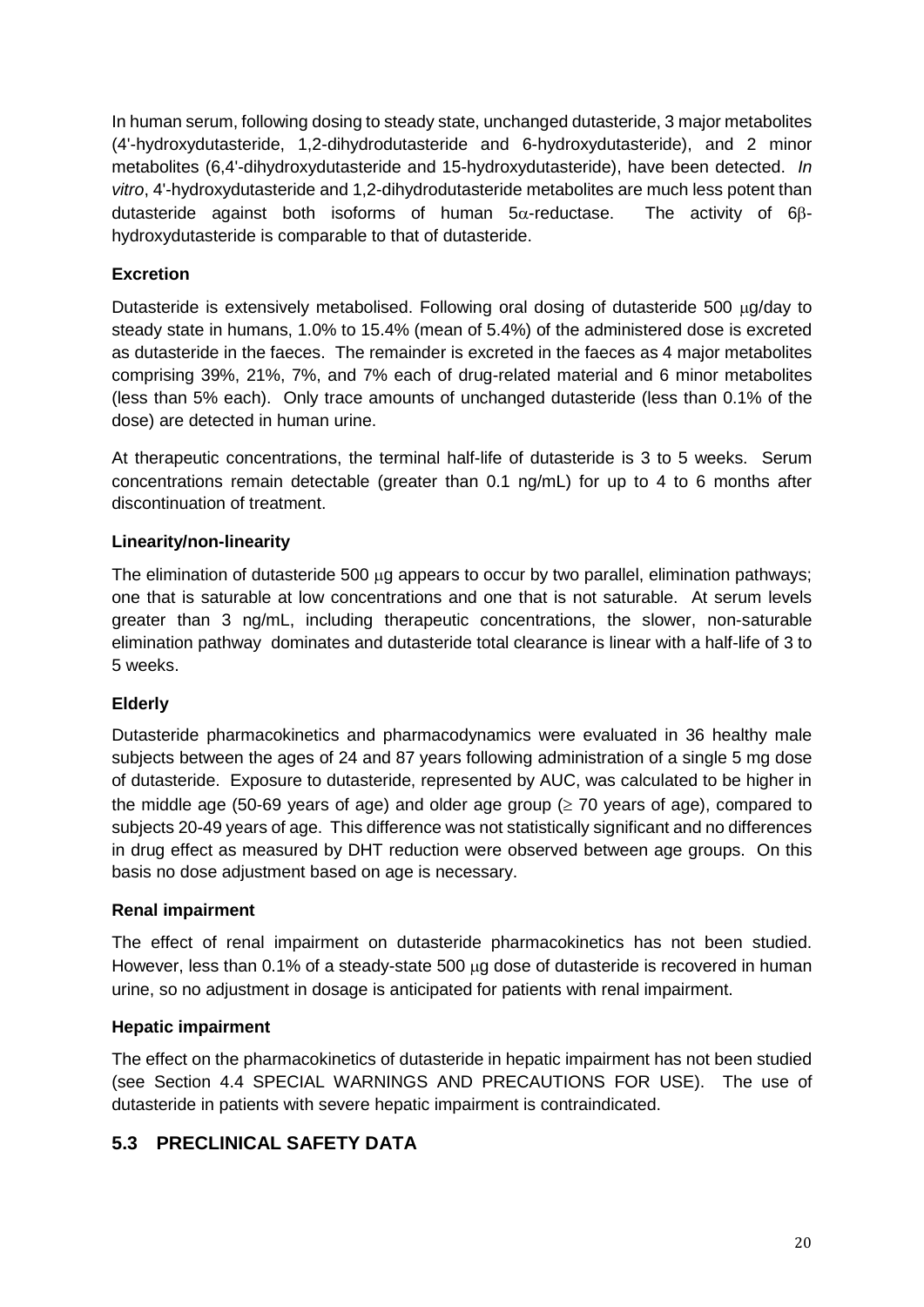## **Genotoxicity**

Dutasteride was not genotoxic in assays for gene mutations (in vitro tests for bacterial gene mutation) and chromosomal damage (chromosomal aberration in CHO cells in vitro and a micronucleus test in rats). Two of the major human metabolites were also negative in bacterial gene mutation assays.

## **Carcinogenicity**

In a 2-year carcinogenicity study in B6C3F1 mice, at doses up to 500 mg/kg/day for males and 250 mg/kg/day for females, an increased incidence of benign hepatocellular adenomas was noted at 250 mg/kg/day (278-fold the expected clinical exposure to a 0.5 mg daily dose) in females only. Two of the three major human metabolites have been detected in mice. The exposure to these metabolites in mice is either lower than in humans or is not known.

In a 2-year carcinogenicity study in Han Wistar rats, at doses up to 53 mg/kg/day for males and 15 mg/kg/day for females, there was an increase in Leydig cell adenomas in the testes at doses of 53 mg/kg/day (160-fold the expected clinical exposure). An increased incidence of Leydig cell hyperplasia was present at doses of 7.5 mg/kg/day (79-fold the expected clinical exposure) and above in male rats. A positive correlation between proliferative changes in the Leydig cells and an increase in circulating luteinizing hormone levels has been demonstrated with  $5\alpha$ -reductase inhibitors and is consistent with an effect on the hypothalamic-pituitarytesticular axis following  $5\alpha$ -reductase inhibition. At tumorigenic doses in rats, luteinizing hormone levels in rats were increased by 167%. In this study, there may have been limited exposure to the major human metabolites.

## **6 PHARMACEUTICAL PARTICULARS**

## **6.1 LIST OF EXCIPIENTS**

AVODART soft capsules also contain the inactive ingredients butylated hydroxytoluene, gelatin, glycerol, iron oxide yellow, lecithin, medium chain triglycerides, mono- and diglycerides, and titanium dioxide.

## **6.2 INCOMPATIBILITIES**

Incompatibilities were either not assessed or not identified as part of the registration of this medicine.

## **6.3 SHELF LIFE**

In Australia, information on the shelf life can be found on the public summary of the Australian Register of Therapeutic Goods (ARTG). The expiry date can be found on the packaging.

## **6.4 SPECIAL PRECAUTIONS FOR STORAGE**

Store below 30°C.

## **6.5 NATURE AND CONTENTS OF CONTAINER**

AVODART capsules are available in blister packs of 10 (sample pack), 30 and 90 capsules.

Not all pack sizes may be distributed in Australia.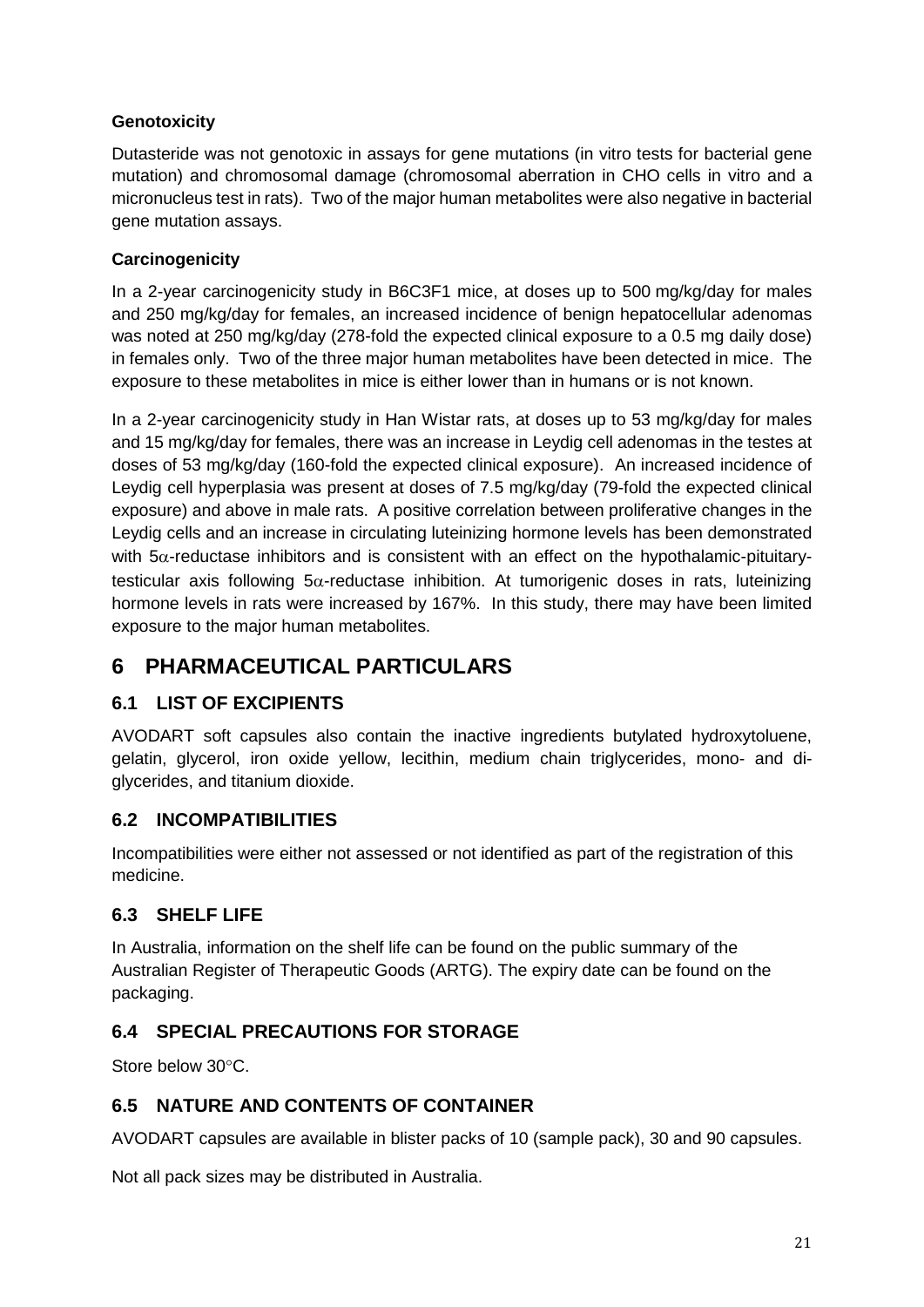## **6.6 SPECIAL PRECAUTIONS FOR DISPOSAL**

In Australia, any unused medicine or waste material should be disposed of by taking to your local pharmacy.

## **6.7 PHYSICOCHEMICAL PROPERTIES**

### **Chemical structure**

The chemical name of dutasteride is 4-azaandrost-1-ene-17-carboxamide, N-[2,5 bis(trifluoromethyl)phenyl]-3-oxo-, (5 alpha, 17 beta), with a molecular formula  $C_{27}H_{30}F_6N_2O_2$ and a molecular weight of 528.5. Dutasteride is a white to pale yellow powder. It is insoluble in water, and soluble in organic solvents, dimethyl sulfoxide, acetone, methanol, ethanol and isopranol.

The chemical structure is:



## **CAS number**

CAS Registry Number 164656-23-9.

# **7 MEDICINE SCHEDULE (POISONS STANDARD)**

Schedule 4 – Prescription Only Medicine

# **8 SPONSOR**

GlaxoSmithKline Australia Pty Ltd Level 4, 436 Johnston Street Abbotsford, Victoria, 3067

# **9 DATE OF FIRST APPROVAL**

14 November 2002

# **10 DATE OF REVISION**

13 March 2018